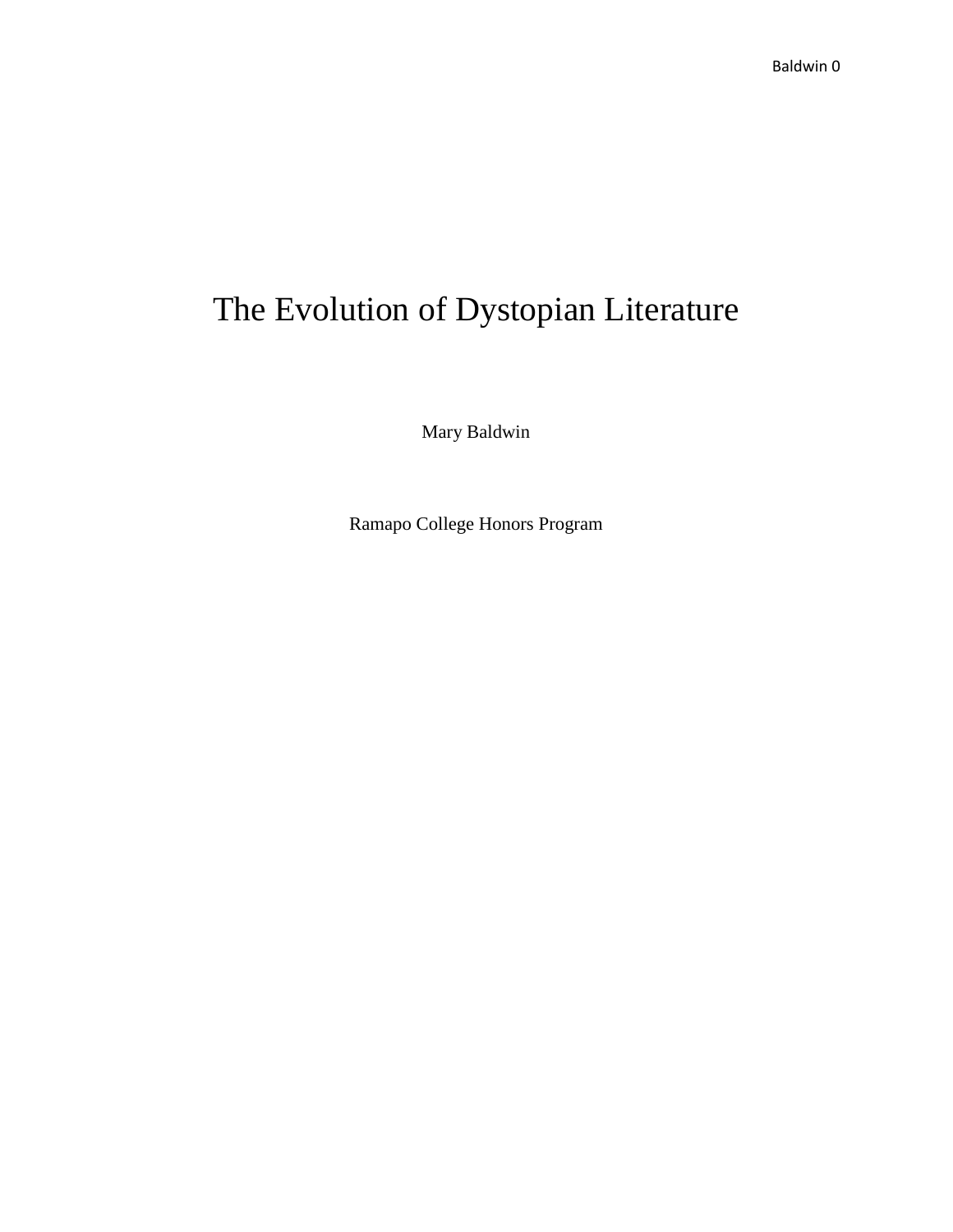Dystopian literature has sparked an interest, particularly in teens and adolescents, over the past couple of decades. This phenomenon seems to occur anytime there has been change or controversy in the country's political climate. George Orwell's *1984* is continued to be taught in high schools and colleges all over the country some 70 years after its initial publication and Phillip K. Dick's *The Man in the High Castle* has now become a hit series on Amazon. Both novels feature middle aged protagonists who essentially have no control over their own lives and the world they live in. They also portray countries which have been overrun by political machines, the "Party" of Oceania, and the Japanese and German forces in the United States. These novels are somber, and end with the reader having more questions than answers. No matter how much time passes however, it seems that this kind of dystopian literature continues to impact our society and readers are drawn to it. In recent years, a new genre commonly called "Young Adult" (YA) dystopian fiction has become increasingly popular, representing worlds that parallel our own in a safe and fictional way. New works such as *The Hunger Games* (Collins 2008) and *Uglies* (Westerfeld 2005) depict disturbingly corrupt societies in which a young protagonist is somehow, by means of extraordinary talent and dumb luck, able to save the world. This type of story tends to give the reader, particularly young readers, hope and confidence, and many have become "adventure franchises" which are later adapted into movies and tv shows. Overall, dystopian literature has certainly begun to dramatically change over the past couple decades, but interest in the gloomy worlds in which authors like Orwell and Dick created, never seem to go out of style.

## **The Rise of Dystopian Literature**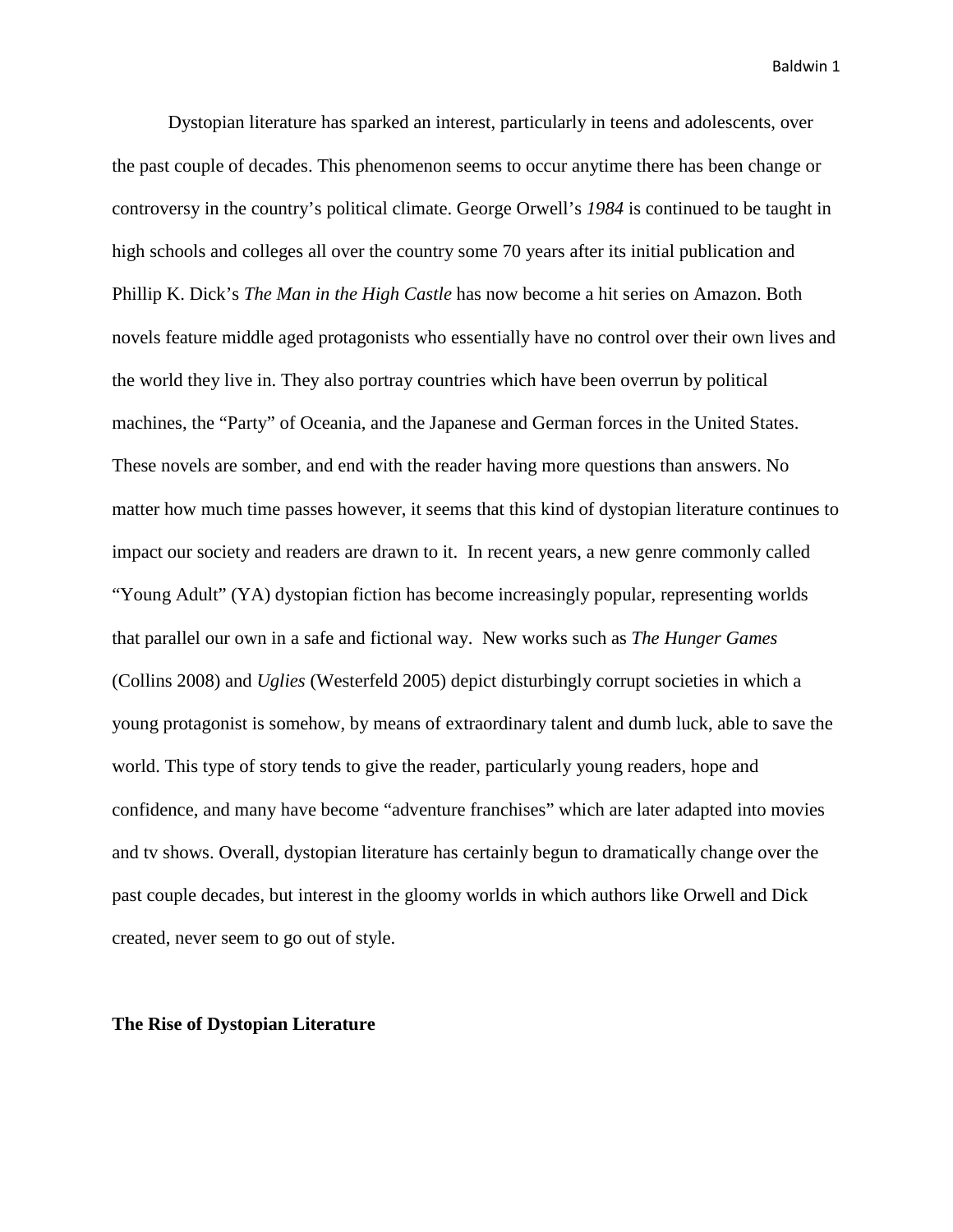The creation of the Dystopian Narrative began in the early  $20<sup>th</sup>$  century, when attitudes towards human nature and society started to change across the globe. Prior to this time period, people living in the  $16<sup>th</sup>$  and  $17<sup>th</sup>$  centuries, possessed "faith in human progress and in man's capacity to create a world of justice and peace" (Fromm 257). This was one of the "fundamental features" of what was referred to as "Western Thought" and can be traced back to the Greek and Roman thinkers as well as the Old Testament. The first published work of literature pertaining to this idea is Thomas More's *Utopia*, in which he "combined a most penetrating criticism of his own society, its irrationality and its injustice, with the picture of a society which…had solved most of the human problems which sounded insoluble to his own contemporaries" (Fromm 258). Therefore, people who lived under the burdens and hardships of  $16<sup>th</sup>$  and  $17<sup>th</sup>$  centuries were actually more optimistic about a better future for mankind than the generations to come.

Although More gave the literary cannon the term "utopia" in 1516, the idea of a "utopia," or paradise, is much older than that (Sargent). Society had been fantasizing about places in which humanity's problems are obsolete since the beginning of time. The concept of the "utopia" is found in places like "the biblical Eden, Greek and Roman stories of the earthly paradise and the idea of a golden race or age" (Sargent 12). Therefore, authors like More were influenced by these early religious and philosophic texts to create a world where the hardships of the time were non-existent and where life could be lived happily and justly. With the everyday hardships that individuals faced during this time period, stories and myths like these may have well been the only escape from reality.

In the beginning of the  $20<sup>th</sup>$  century however, perspectives towards human nature began to change. This change started with the breakout of the First World War and then became amplified after World War II. It is suggested that the brutality and violence portrayed between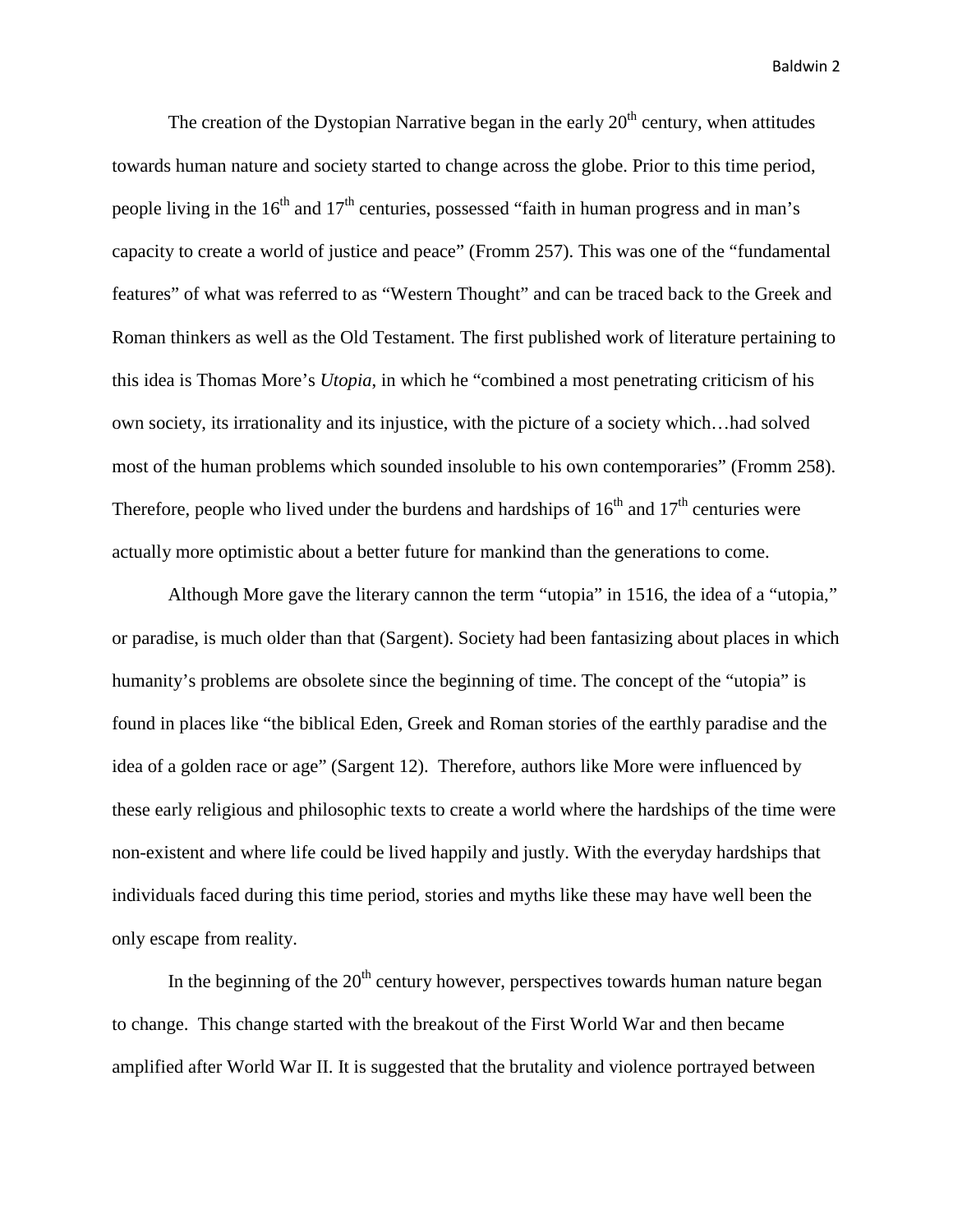the European nations in the First World War, managed to "destroy a two-thousand-year-old Western tradition of hope and to transform it into a mood of despair" (Fromm 258-259). Therefore, perspectives on human nature changed, and the events following the First World War, such as the rise of Stalin and an economic crisis all over Europe, created a unanimous sense of doubt that the world could ever get any better. The rise of Hitler and the Nazi party lead to the breakout of the Second World War and the eventual use of atomic weapons. Human beings were now seen as barbaric, selfish creatures and society was destined to destroy itself. People were no longer hopeful for the future but rather, dreaded it, and literature began to reflect these new negative feelings.

This new brand of dystopian literature or "anti-utopian" literature pointed out the errors in utopian ideas when applied to a real human society. Critics of utopianism have claimed that the word "utopia" equates with the word "perfect," and a perfect society would be one that is "finished, complete, or unchangeable" (Sargent 103). Obviously, a human society could never be capable of these things indefinitely, and therefore a "utopian" society will always become a dystopian one. Arguably Communism or even the terrible Nazi regime were based off of "utopian" ideas of what a perfect society should look like however, when put into practice they become something completely barbaric and utterly dystopian. Ultimately, this new genre of dystopian literature directly reflected society's opinions on "utopianism" following the rise and ueventual downfall of such regimes.

The first three novels that fall into the "dystopian literature" genre are Orwell's *1984,*  Aldous Huxley's *Brave New World,* and Yevgeny Zamyatin's *We.* These novels essentially act as the "counterpoints" to the utopias written in the centuries prior. Despite the apparent critiques on politics and totalitarian regimes, these novels also critique the same inventions and new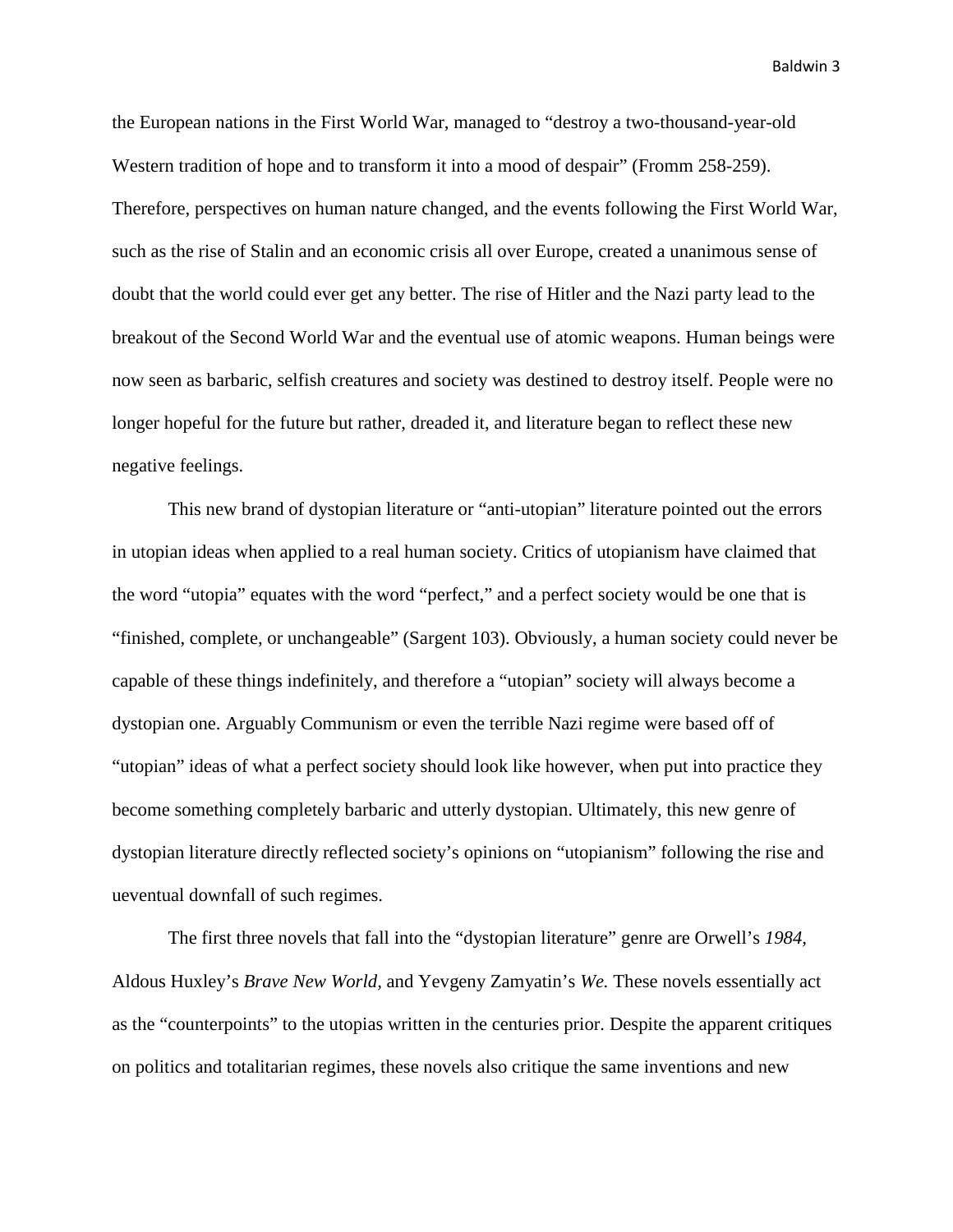technologies that were making everyday life easier. This perspective of a mistrust in the machine and modern technology varies greatly from those living during More's era*.* While man was now able to solve many of its hardships during the industrial revolution and forward, new, modern problems were simultaneously being created. The increase in technology simultaneously created a sense of fear of what it could do, and how government could use it to control its people.

Another literary genre that began popping up more frequently during the early  $20<sup>th</sup>$ century is the genre of Alternative History. Novels that fall into this literary category, like the ones that fall into dystopian genre, ask the question "what if?" Similarly, these novels are also heavily influenced by war, with particular emphasis on the American Civil War and WWII (McAllister Smith). The two most popular Alternative History novels are Ward Moore's *Bring the Jubilee*, "a moving depiction of the United States as a powerless backwater 100 years after the Confederacy triumphs Gettysburg" (McAllister Smith), and Philip K. Dick's *The Man in the High Castle,* which tells a story about what life would have been like had the US been defeated by the German and Japanese in WWII.

Similar to Dystopian Fiction, Alternative Histories are meant to "articulate different possible solutions of societal problems" (Suvin 149), or in the case of *The Man in the High Castle*, amplify said problems. However, they almost always conclude that an alternative version of history would lead to a dogmatic, some may argue dystopian, version of society. Therefore, it maintains the idea that history as is should not be altered. This genre is also often divided into two subcategories, "the comico-satirical and the serious Alternative History" (Suvin 150). Without question, *Man in the High Castle* would fall under the latter, as it depicts the absolute worst case-scenario had the US been unsuccessful in WWII. Ultimately, these texts, like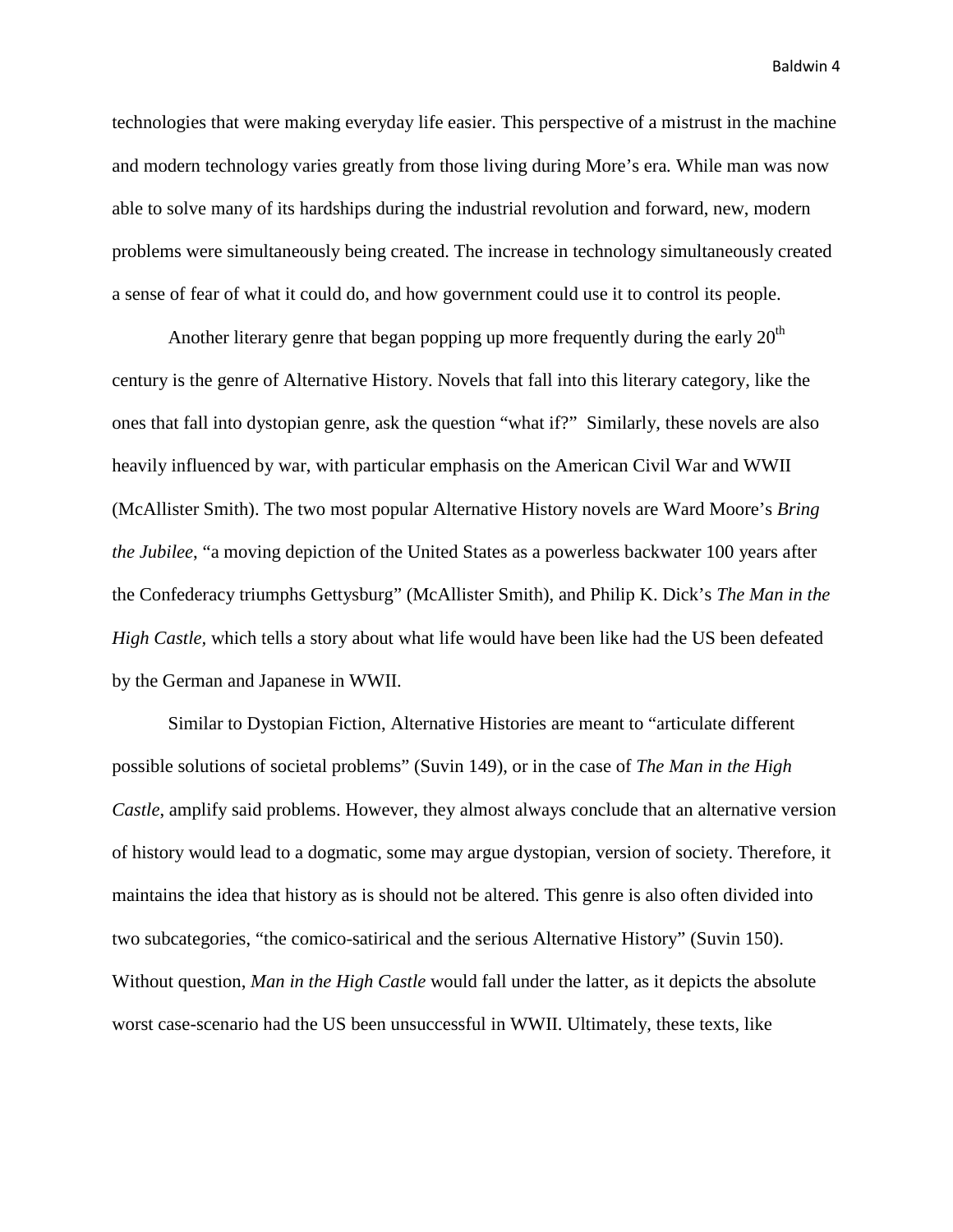dystopian narratives, depict a "world gone wrong," but instead of through fantasy or future societies, use our own human history to get their message across.

### **Why** *1984* **Still Pertains to the Modern Reader**

The rise in technology and the industrial revolution created a sense of mistrust of the machine. It is speculated that George Orwell's influence for writing *1984* was as a response to the buildup of atomic weapons after World War II. The creation of the atomic bomb, brought warfare to a whole new level, and one that it could not come back from. Orwell's portrayal of Oceania in the novel, is that of a state that was mostly destroyed by nuclear war, and that lives in constant fear of being attacked by its enemies, whether it be Eurasia or Eastasia, and possesses a permanent threat to the countries that oppose it. Orwell "gives an impressive picture of how a society must develop which is constantly preparing for war, constantly afraid of being attacked, and preparing to find the means of complete annihilation of its opponents" (Fromm 262). This feeling is repeatedly found throughout history first during WWII, then during the Cold War, and even now, in our own post 9/11 society. Oceania leaves a lasting impression is because it contradicts the idea that "we can save freedom and democracy by continuing an arms race and finding a 'stable' deterrent" (Fromm 262), which was a popular idea in the mid-20<sup>th</sup> century throughout the Cold War with the Soviet Union, and is still a common ideology today. Many people believe that no country with nuclear weapons would ever attack the US out of fear of retaliation, but *1984* shows something quite different. Oceania, Eurasia and Eastasia do not withhold their weapons out of fear of repercussions, but rather constantly bomb one another, until whoever is left standing becomes the ultimate victor.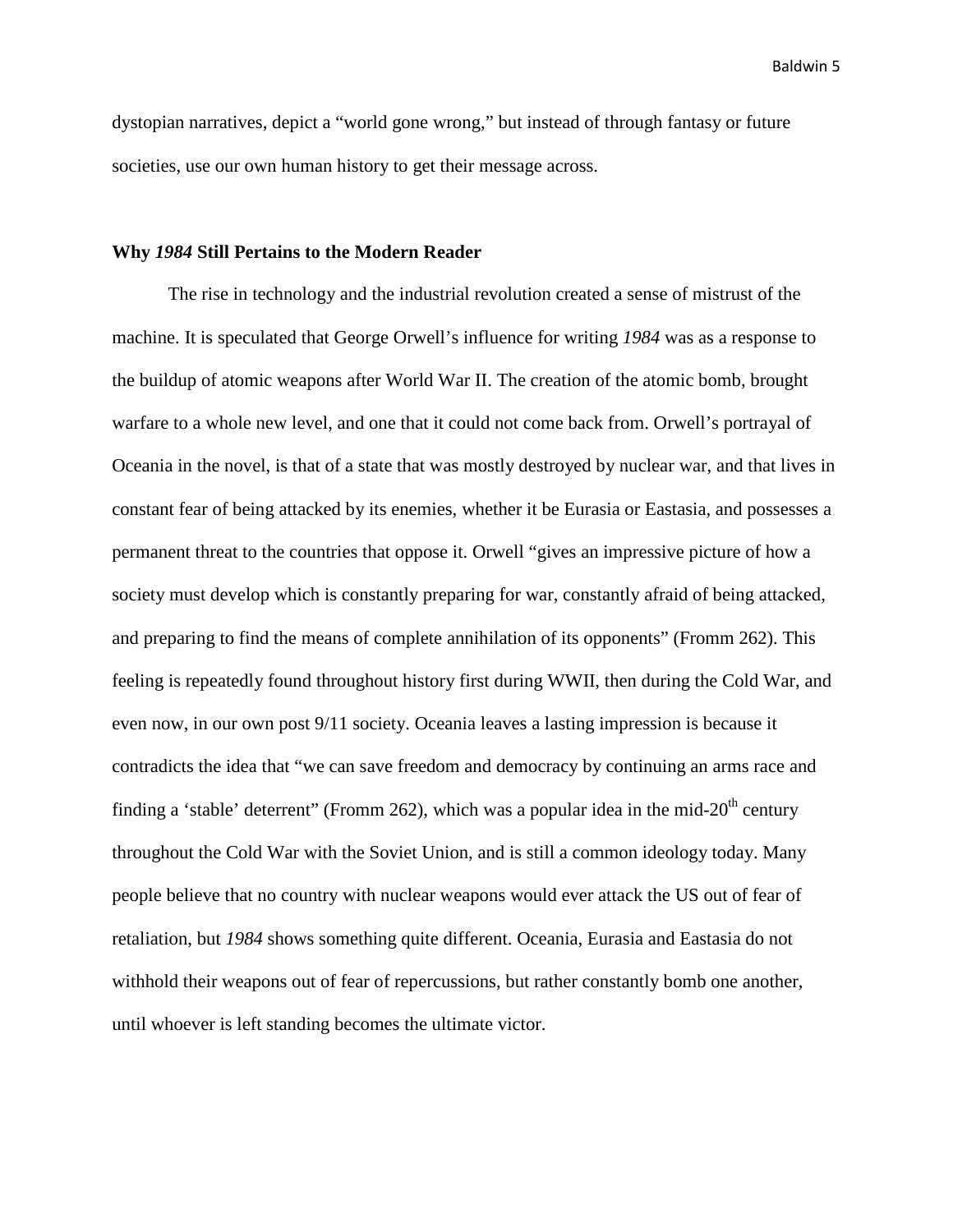However, Orwell does not just warn against modern war tactics but also the invention of other technologies like telescreens and listening devices. Winston and his fellow *comrades* live in a world where they are under constant video and audio surveillance throughout most of their lives, a phenomenon that was not yet possible at the time that Orwell is writing but that is frighteningly real today. Orwell "was imaging the possible consequences of political totalitarianism in his own time and taking especially into account how modern technologies would make such totalitarianism more possible than ever before" (Jackson 376). Therefore, Orwell recognized the limits of totalitarian governments during his own time period but forewarned that with the rise of technology, governments would be able to supervise and control both the actions and the *thoughts* of its citizens like never before. In many ways, *1984* is more representative of the world in which we live in today than it was of post WWII Britain, due to the significant increase in modern technology.

A significant invasion of privacy in our own country became increasingly apparent to the public in 2013 when Edward Snowden's "exposure of the mass spying conducted by the United States National Security Agency" (Giroux 22), caused a frenzy among the American public. This sparked a ton of controversy and citizens compared the spying to that of Orwell's "Big Brother." Ironically enough the government's reasoning for this massive spying operation was to protect against terrorists, like the ones who caused the 9/11 attacks. It seems as if the more protections we try to put in place the more our country itself beings to look like a dystopia. Executives from both political parties such as Obama and Trump have both suggested Snowden should be brought home and convicted of criminal charges however, many Americans consider him a hero. Congress responded to the incident by passing the "USA Freedom Act, improving transparency about government surveillance and limited government power to collect certain records" (Roth &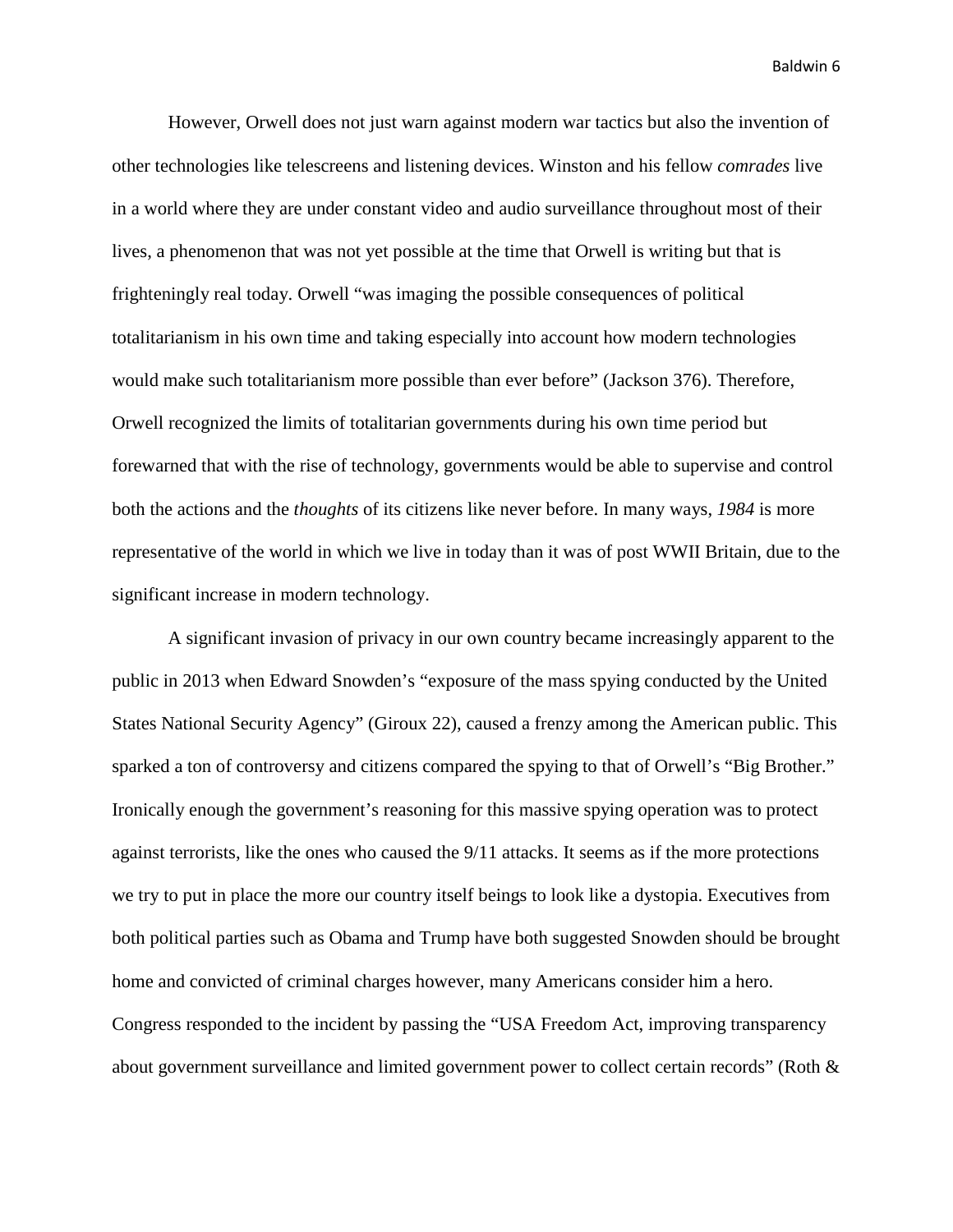Shetty). Despite Snowden bringing forth an important political and social issue and the resulting adjustment in the law, politicians still have tried to paint him as the "bad guy." He is comparable to the *1984* character Goldstein, who may or may not exist, but whom acts as the Party's scapegoat for everything that goes wrong. Snowden may have breached confidentiality, but his actions appear to have been more beneficial to society than harmful.

In the novel, Orwell takes the Party's spying on its citizens to a whole new level, by having the government control not just what people are doing, but also what they are thinking. In Oceania, the most abominable crime a person can commit is *thoughtcrime*, something that might have sounded absurd in the 1940s, but nowadays has become terrifyingly real. In the novel, the Party detects *thoughtcrime* with its constant video surveillance of its citizens. If someone so much as appears unsettled for too long, they may be accused of *thoughtcrime*. Orwell describes it as "not a thing that could be concealed forever" (19), which is ironic in itself since a person's thoughts are supposed to be the *only* things in which they could hypothetically hide forever. Often there is very little proof of whether or not someone has actually committed *thoughtcrime,*  but the accused person is always taken away and never seen again. Overall, Orwell warns about the dangers of letting our government get too close to our personal lives. After all, if we can't even have our own thoughts, what do we have left?

Furthermore, critics have claimed that the current administration is partially, if not mostly, responsible for the public's sparked interest in dystopian novels as well as depicts frightening parallels to the governments described in these books. Similar to the world of "Big Brother," Trump's administration turned American politics into a "spectacle of fear, divisions and disinformation" (Giroux 21). The government has become a parallel to the government of Oceania, which is full of contradictions. Winston's world is divided into four ministries, "the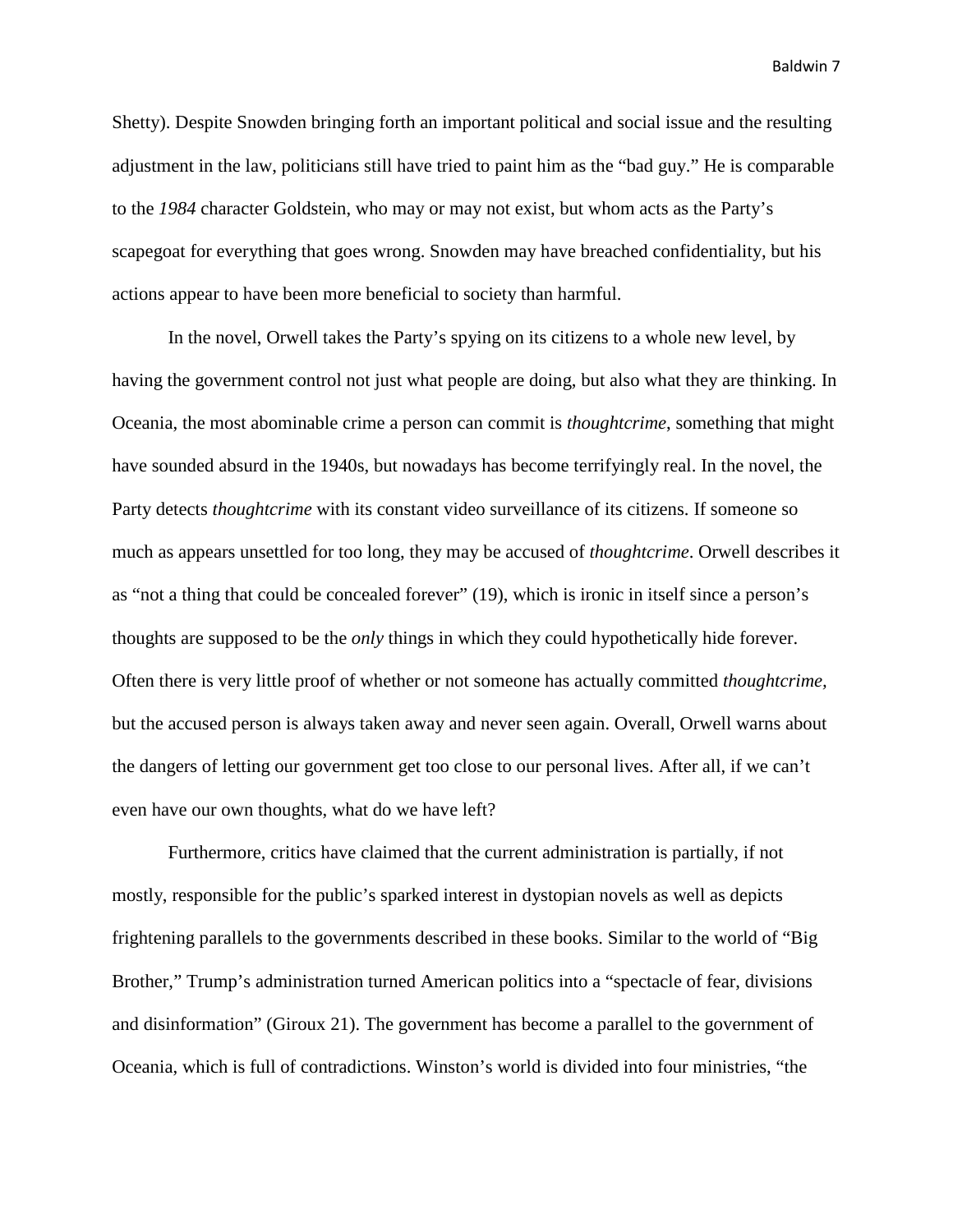Ministry of Truth, which concerned itself with [altered] news…The Ministry of Peace, which concerned itself with war; the Ministry of Love, which maintained law and order, and the Ministry of Plenty" (Orwell 8). It's obvious early on in the novel that each of these ministries are hypocritical to their titles, and that they all play a role in maintaining the "fear, divisions and disinformation" of Oceania. It's alarming when the agencies put in place to protect us actually prove harmful, which many current American citizens are afraid of.

The most famous and utterly shocking parallel that people have made between the current administration and Oceania is Kellyanne Conway's mention of "alternative facts" during a press conference. The media exploded with controversy after this conference, describing the term as a "move reminiscent of the linguistic inventions of Orwell's Ministry of Truth" (Giroux 23). Not to mention, many speculators have claimed that "alternative facts" is simply an "updated term from what Orwell called 'doublethink'" (Giroux 23). *Doublethink* is defined as "to hold simultaneously two opinions which cancelled out, knowing them to be contradictory and believing in both of them" (Orwell 32). In the novel, *Doublethink* essentially is used as a tool, for people in his world to prevent being guilty of *thoughtcrime*. This could range from simply not believing in what the Party tells you to actually plotting against the Party. *Doublethink*  essentially, is a way for the citizens of Oceania to protect themselves against the Party, when they know what they are being told as untrue. People have argued that Conway's use of the term "alternative facts" was the executive branch's attempt to legitimize the practice of *doublethink*  and get away with false claims. Overall, this whole ordeal made the general public frantic, and people began to worry over whether or not they can believe what the government tells them.

A prime example of *doublethink* in the novel is when Winston is told that Oceania is at war with Eurasia, and that they had always been at war with Eurasia. However, Winston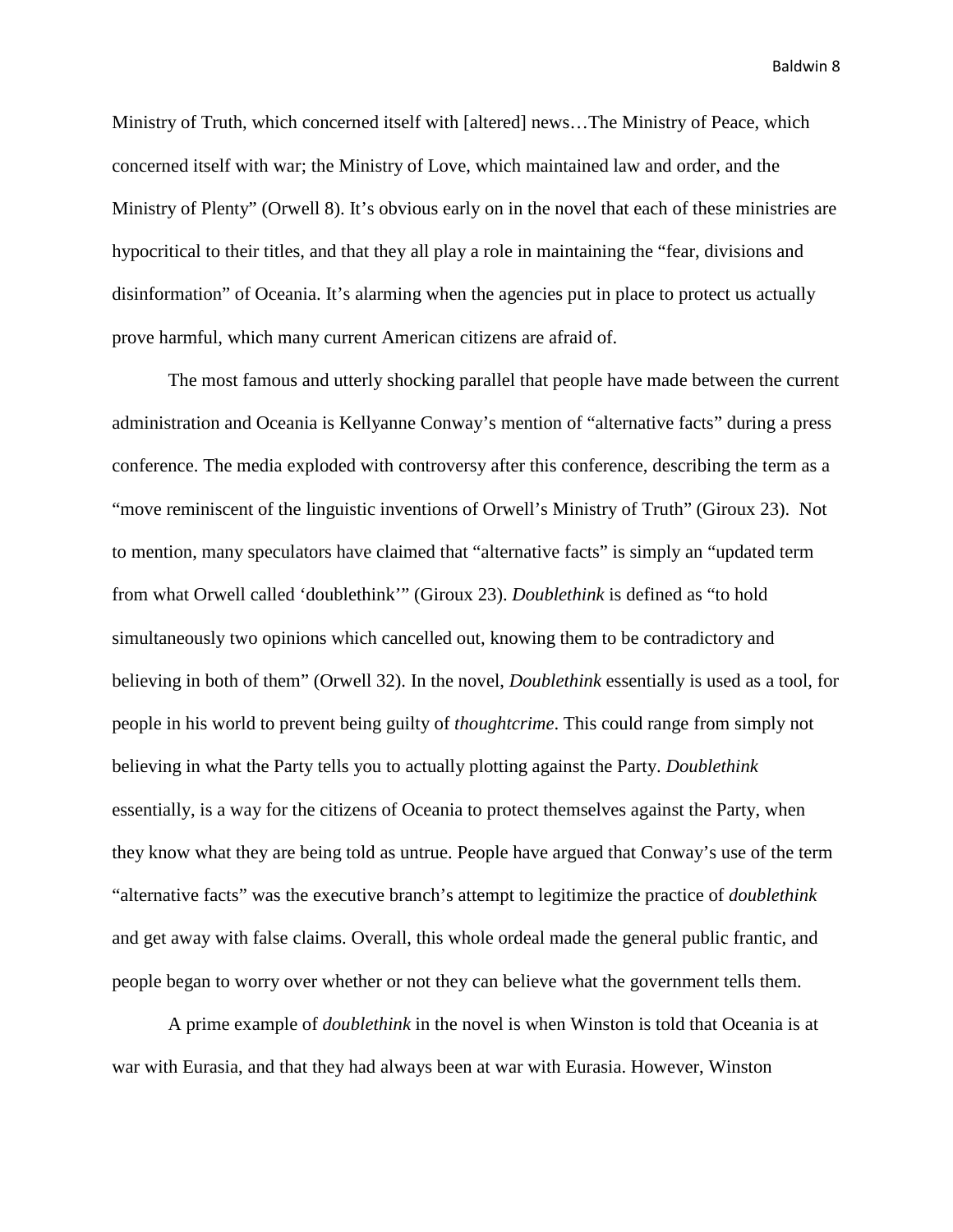distinctly remembers "it was only four years prior since Oceania had been at war with Eastasia and in alliance with Eurasia" (Orwell 31-32). Those who know that Oceania was once at war with Eastasia never admit it, and simply accept that Oceania is at war with Eurasia because to do otherwise would be to go against the Party. In Oceania, the current enemy is the embodiment of "absolute evil" (32), and therefore must be rendered as having always been evil. In reality, the idea of an "absolute evil" is by far improbable, which is why Winston has a hard time grasping at it. We also see this in Dick's *Man in the High Castle,* when high ranking Japanese and German officials must overcome personal struggles that border the line between "good" and "evil." As Winston's character goes to show, doublethink proves to be a difficult task when one possesses a strong conscience and the need for the truth. Winston knows that the party is changing history and falsifying records, and it is his job to make sure these things are carried through. His personal struggle throughout the novel is to convince himself to not commit *thoughtcrime*  against the Party, but in the end, his conscious refuses to let him overlook the injustices that the Party is guilty of.

Furthermore, another point that Orwell warns about is a government's ability to "control" the past. Orwell's "Ministry of Truth" is where Winston holds his job falsifying records. He even admits "if all records hold the same tale-then the lie passes into history and became truth" (Orwell 32). It is an inner struggle throughout the novel for Winston as to whether it is ethical to change records from what they originally were. Orwell's "machinery of organized forgetting" is comparable to our current society which is overrun by "mega-malls and theme parks, media driven spectacles of violence, and a culture of consumerism, self-interest and sensationalism for those who can afford participation" (Giroux 23). However, this only hold true for those who are wealthy enough to live this lifestyle, for the other half of society, the "ongoing financial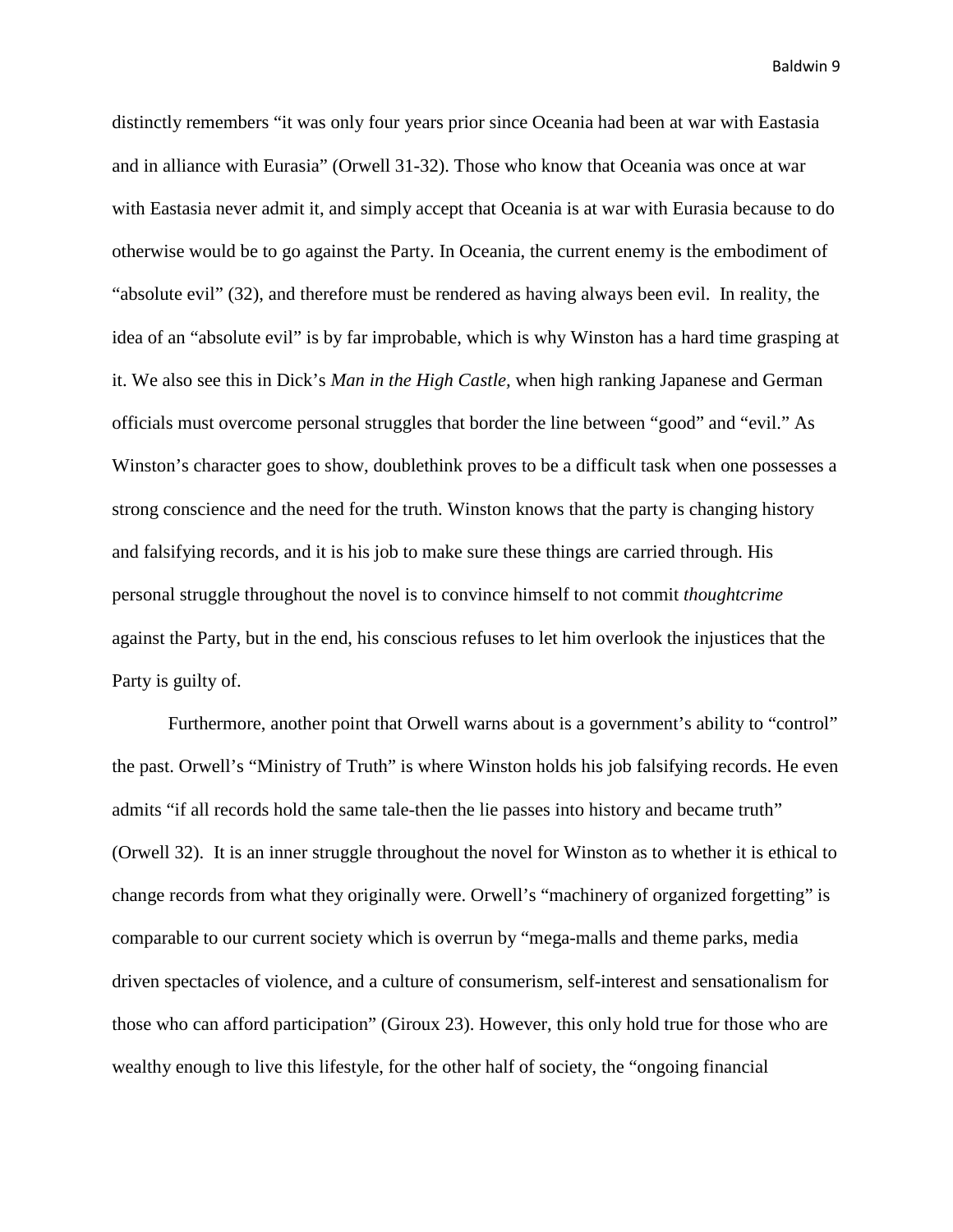starvation and evisceration of public schools and public universities ensures that the lessons of history are neutered or displaced altogether" (Giroux 23). Therefore, our rich are too preoccupied with consumerism and our poor with financial burdens to even pay much attention to what the government is doing, allowing similar regimes to arise right under our noses.

Moreover, Orwell's world also emphasizes the importance of language, and how it can be used to make or break society. Language takes on a very peculiar form in *1984* with the development and perfection of *Newspeak*. *Newspeak* is one of the Party's several tactics to keep the public of Oceania oppressed by "steadily reducing the number and kind of words in the dictionary and, of course, enforcing the diction as the source of speech" (Jackson 380). In the novel, *Newspeak* is still being perfected, and Winston's comrade Syme, is currently working on the most updated edition, with its end goal being the simplest form of speech possible. Syme tells Winston as they wait for their food "You think, I dare to say, that our chief job is inventing new words. But not a bit of it! We're destroying words-scores of them, hundreds of them every day. We're cutting the language down to the bone." (Orwell 45). Therefore, even Syme admits that it is *Newspeak's* main objective to reduce the number of words used in vocabulary, but he seems too fascinated with the task to register the imminent danger that comes with destroying words. Syme admits to Winston that "the whole aim of Newspeak is to narrow the range of thought" (Orwell 46), and by doing so the Party will be able to achieve even further control over its people. *Thoughtcrime* will be "literally impossible, because there will be no worlds in which to express it" (Orwell 46). Therefore, the goal of *Newspeak* is to create a language so that it would be impossible to commit treason against the Party. Ironically enough, Winston during this conversation thinks "Syme will be vaporized. He is too intelligent" (Orwell 47), a prediction that would eventually come true. Therefore, Orwell warns how language, and its complexity, are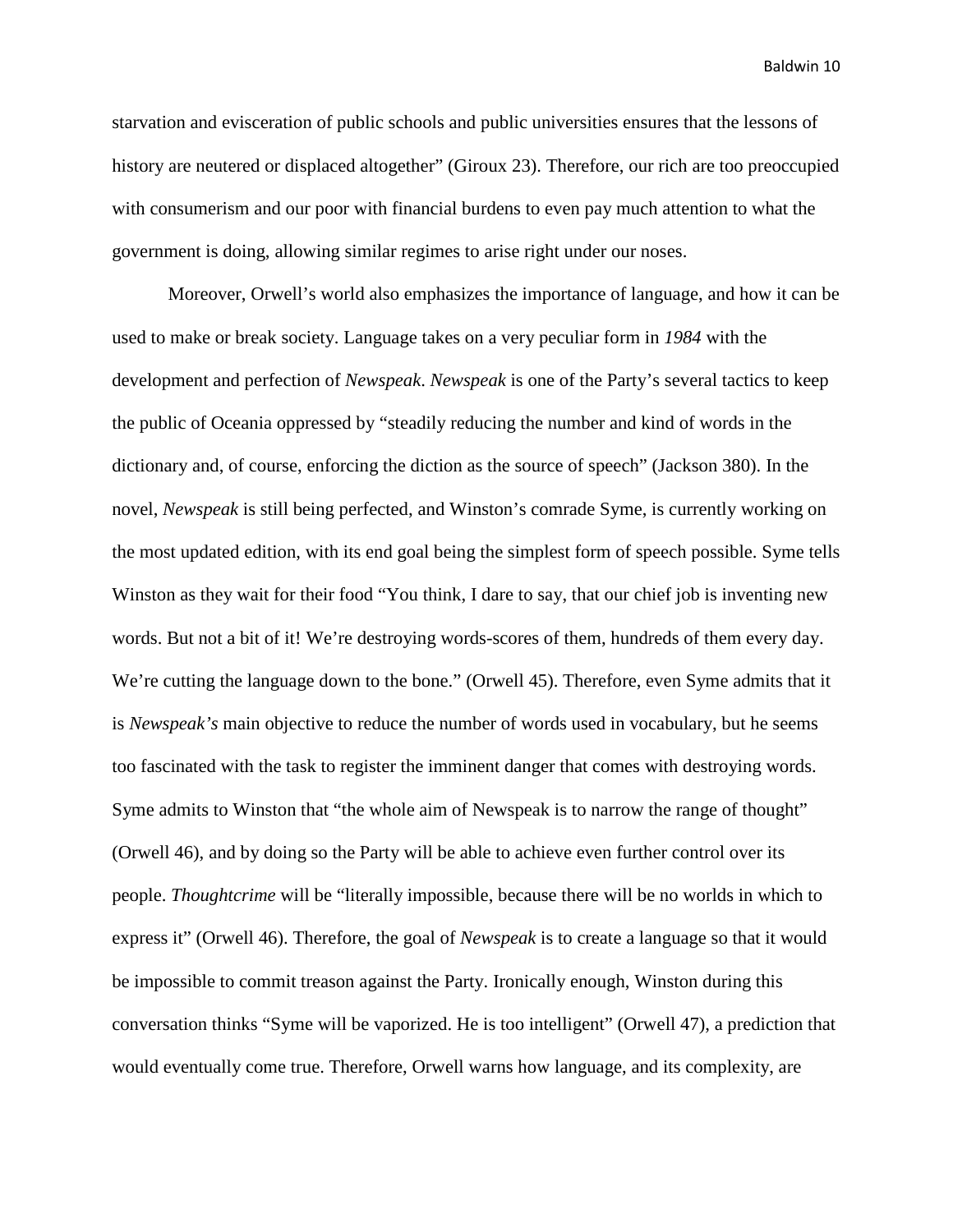important to keep a society going, they allow people to express thoughts and ideas freely, and that the more restricted a language gets the easier it becomes for a government to control not only what people say, but what people think.

The simplicity and reduction of language is another way in which sceptics compare the Party to the current administration, with Trump's avid used of platforms such as twitter and his supposed "affection" for the uneducated. Trump has created his own way of illegitimating language and speech with the #fakenews movement. The current commander and chief has used his twitter account, a platform that is specifically designed to get one's point across in very few words, to take "ownership of the notion of 'fake news' [by] inverting its original usage as a critique of his perpetual lying and redeploying it as a pejorative label aimed at journalists who criticized his policies" (Giroux 26). Therefore, by illegitimating the speech and language of those who oppose him, he essentially controls what the country can claim as "real journalism" and what is deemed as "#fakenews." This control is frightening to the public, as what is true and untrue has become indistinguishable. On top of all of this our society has in general begun to use less and less words. With almost the entire "millennium generation" on social media platforms such as Facebook, Instagram, Snapchat and Twitter, our minds have been taught to think in the simplest forms possible. Our lives and daily experiences are limited to captions of just a few words and we've been taught to simplify and dumb things down.

Overall, *1984* proves to still be relevant to our current society and administration. Oceania warns against many modern issues such as the governmental infringement on the public's privacy, the inability to distinguish between truth and false, and the reduction of our language to its barest forms. *1984* divulges deeply into these issues despite being written 70 years ago, and serves as a platform for what dystopian fiction should look like. This novel has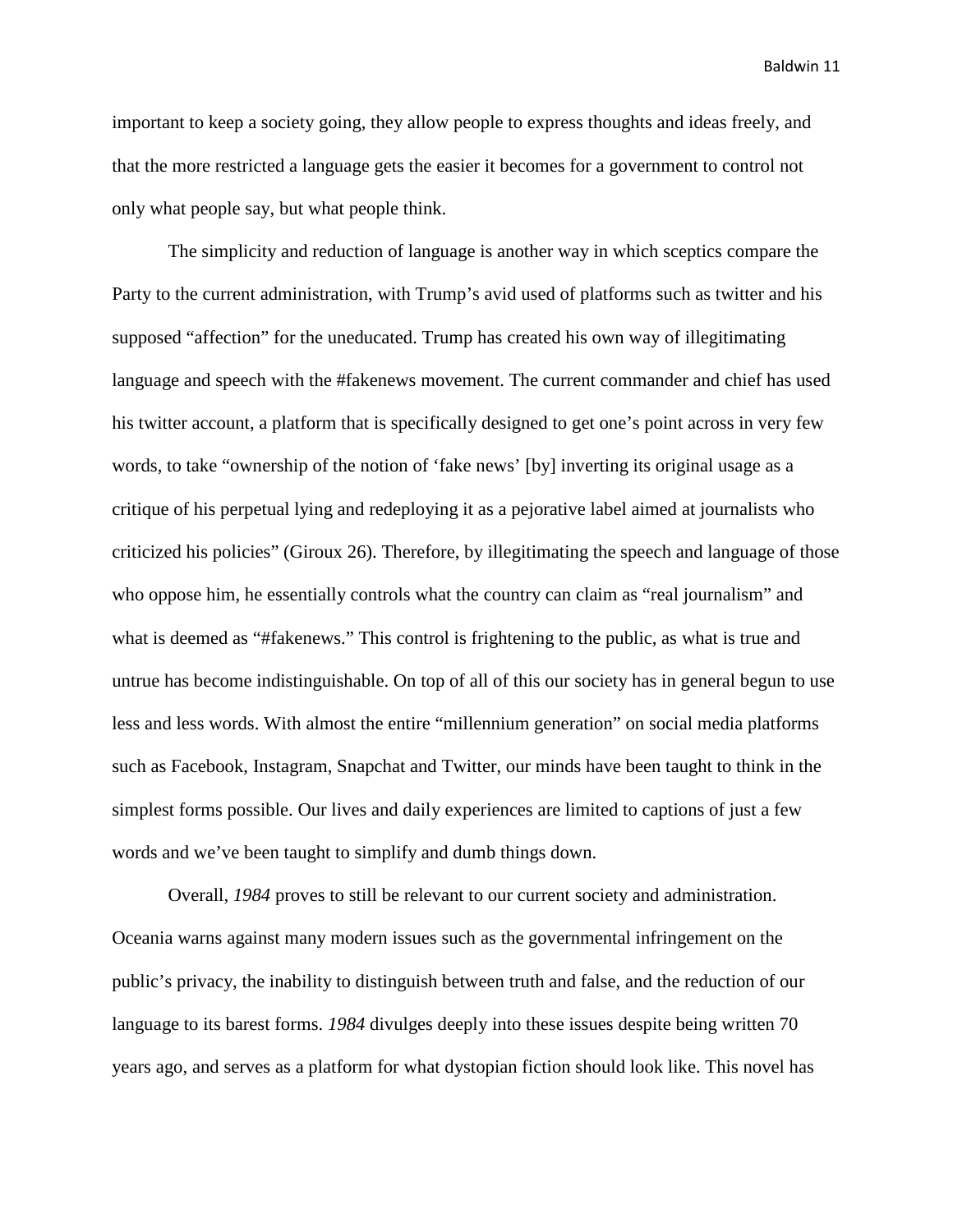also remained consistent in our education system due to the concerningly accurate parallels between Oceania and the world we live in. It is important to continue to read and analyze this book because it presents us with the grim truth behind an overcontrolling society and does not "sugar coat" it with teen romances and happy endings. Orwell's *1984* presents a reality that many of us probably to do not want to face, but one which has become increasingly important.

### **The Resurgence of Dick's** *The Man in the High Castle*

Phillip K. Dick's *The Man in the High Castle*, a novel that came out in the wake of the Cold War between the United States and the Soviet Union, also pertains to many of the social and political issues we are faced today and well as has received a newfound popularity among the public*. The Man in the High Castle (MHC)* is a novel of Alternative History which depicts a dystopian United States that has been taken over by the Japanese Empire in the west and the German Reich in the east, with a lawless wild west "buffer zone" in between. Slavery has been reinstated in the south and in San Francisco, where the majority of the novel takes place, whites are seen as subordinate to the Japanese, and Jews are of even lower status. Dick's multilayered world in *MHC* also warns against the dangers of government interference with everyday life, as citizens, particularly white American citizens, are closely watched by government police. While exploring the world of "what could've been" Dick manages, like Orwell, to also make commentary on over-intrusive governments and the importance of language to maintain freedom.

In the *MHC*, the story focuses on a banned novel, a book within the book, titled *The Grasshopper Lies Heavy,* which contradicts the emergence of the Japanese and German Empires. In *Grasshopper*, the US and Great Britain become the victors of WWII. This does not parallel our "real history," with the US and Soviet Union claiming victory and ultimately creating the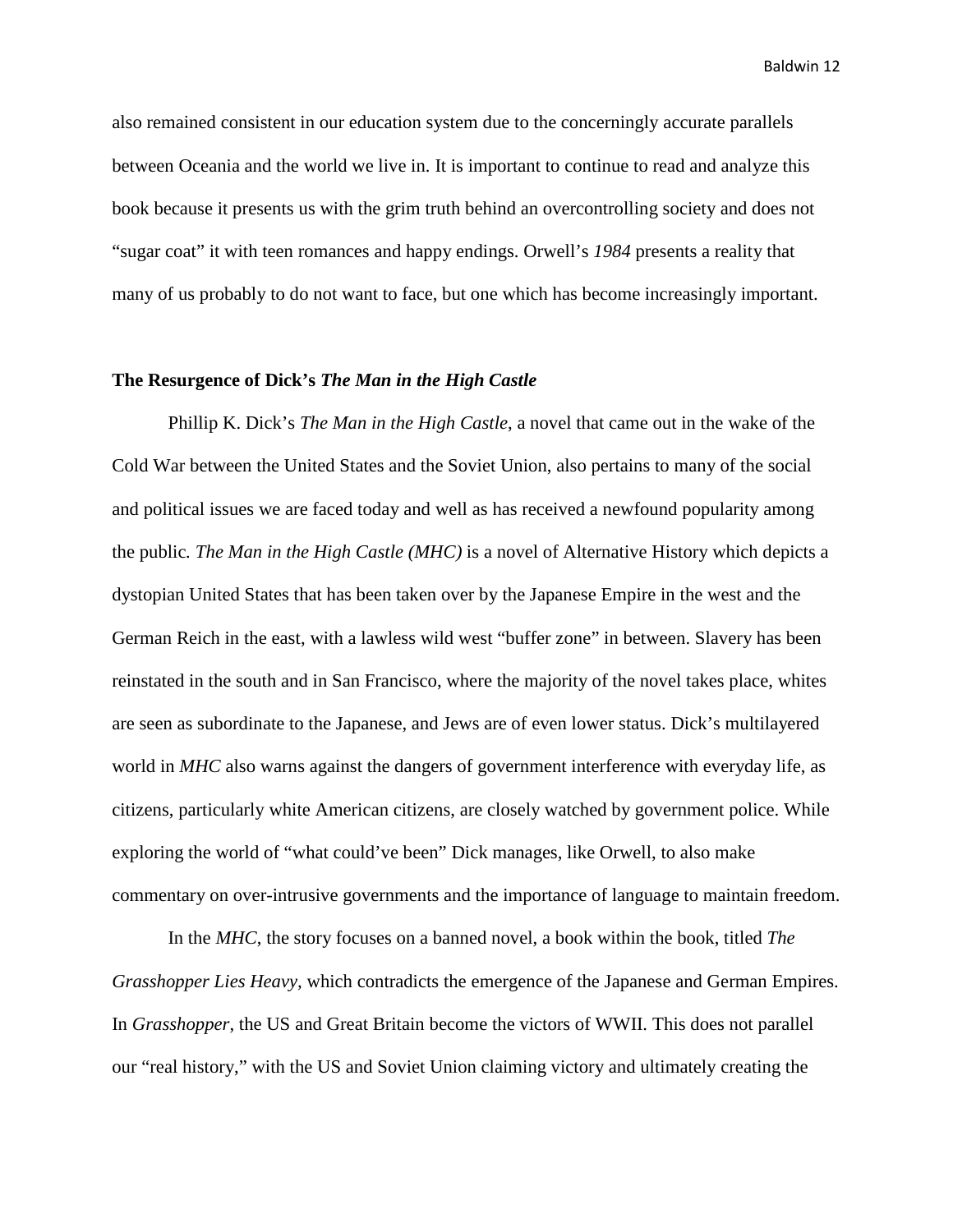Cold War to display power over one another, but rather gives the reader a second version of alternative history (Gray). The novel is written by a man named "Hawthorne Abensen," the titular character, who is rumored to live in a "fortress" to protect him from those who are outraged by his work. For the majority of the story, we follow a woman named Juliana, who is travelling with an undercover Nazi, Joseph Cinnadella, to find the "man in the high castle." *Grasshopper* has been banned in the country and Juliana wishes to meet the author, initially oblivious that her partner plans to murder him. In *MHC,* we see how literature such as *Grasshopper* can have such an impact on the public's mind, that governments such as the one's portrayed would not allow it to be read. We have seen this quite often in the past with several books such as *The Catcher in the Rye* (Salinger 1951), *The Great Gatsby* (Fitzgerald 1925), and even J.K Rowling's famous *Harry Potter Series,* being banned from schools on the grounds of having inappropriate or questionable content. Much like in *1984,* the limit of words and literature that a person has access to forbids them from opening up their minds to new ideas and perspectives.

Furthermore, *MHC* shows how dystopian governments control their citizens' minds by controlling what they read. By banning what is considered to be a treasonous book, the governments in the novel believe that their citizens will be less inclined to rebel. Like *1984, MHC* demonstrates how a totalitarian regime will attempt to control the ideas and opinions of its people through restrictions on what they can read. The Japanese Empire and the German Reich fear that a book which dictates a world in which the United States have won the war will influence people to revolt and resist the occupation of the states. Ironically enough, despite the novel being "banned through the United States. And in Europe" *Grasshopper* is still described as "popular…Another fad. Another mass craze" (Dick 68), not unlike many of the novels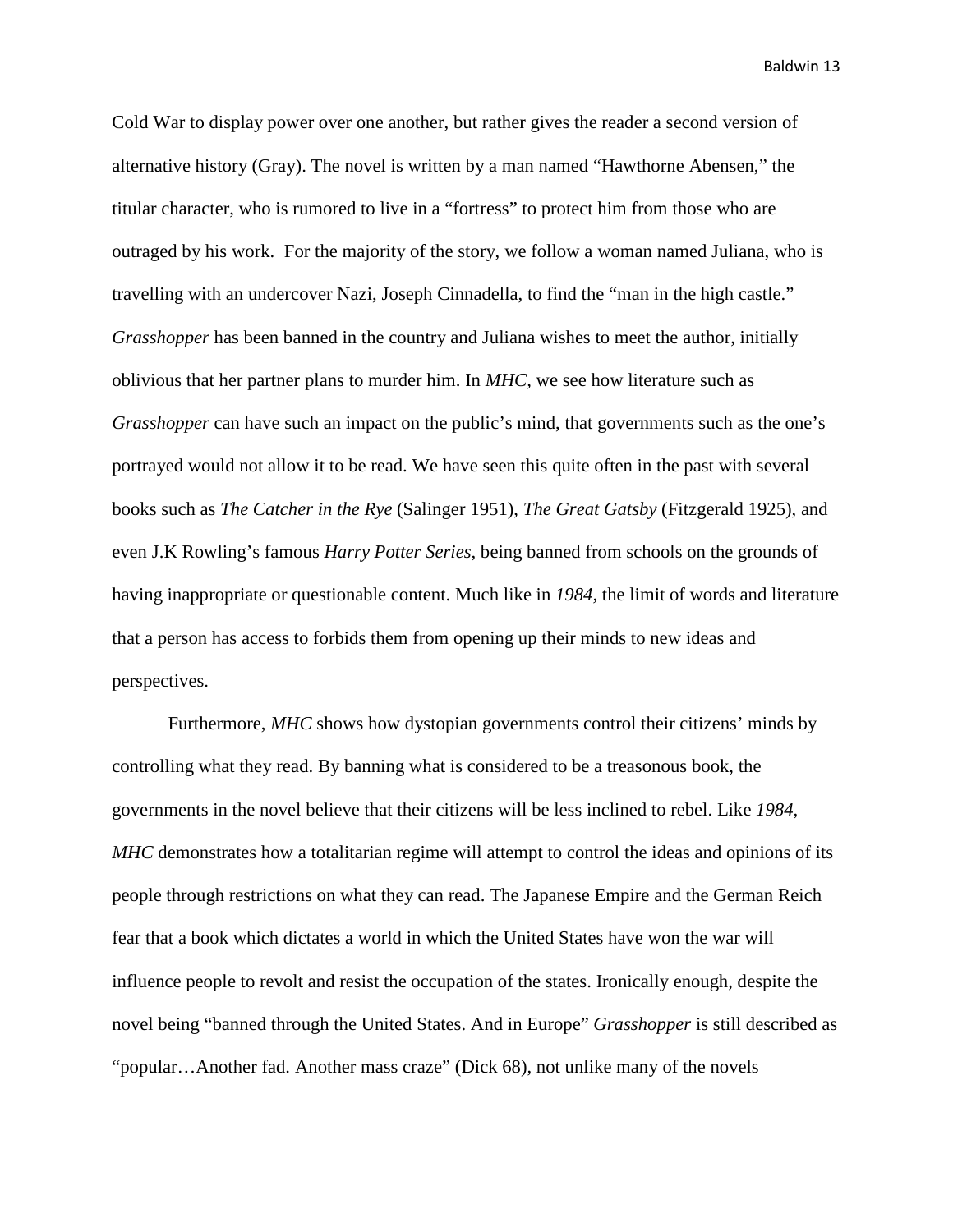mentioned previously that were banned throughout the  $20<sup>th</sup>$  century. Therefore, Dick may be hinting that human curiosity and interest in asking "what if?" may still be more powerful than any government agency, even a totalitarian regime. Even still, by banning *Grasshopper* the government demonstrates its attempt to limit the people's consciousness and keep them from fantasizing with these ideas.

Furthermore, *The MHC* does not only explore the relationship between government and language, but also divulges into the fluidity of power. *Grasshopper* presents the reader with another version of *alternative history,* one where the "losers" become the "winners" and vice versa. However, Dick is doing more than just reversing history. At the end of the novel Hawthorne Abensen admits that he consulted the Oracle while writing *Grasshopper.* After Juliana is able to get him to admit this, she too consults the I Ching, asking "'Oracle, why did you write *The Grasshopper Lies Heavy?* What are we supposed to learn?'" (Dick 271). She rolls the dice which land on the hexagram of "Inner Truth." Abensen is dumbfounded with this response, "'It means, does it, that my book is true…Germany and Japan lost the war" (Dick 272). This realization makes Abensen angry that Juliana has come to visit him, as it is something that he is not ready to accept. Critics have related this realization to "Nazism" and how it "really triumphed in World War II" (Rieder 215). Therefore, the true winners of WWII, the US and the Soviet Union, were also the losers. Nazism is what caused the war to begin with and had already brought significant devastation to Europe. Not to mention, following the end of the War the US and the Soviet Union began the Cold War, frantically competing with one another to show off their power and armistice of massive nuclear weapons. Therefore, it is arguable that, although these two countries were the ultimate victors, they had to keep "fighting" long after the war was over.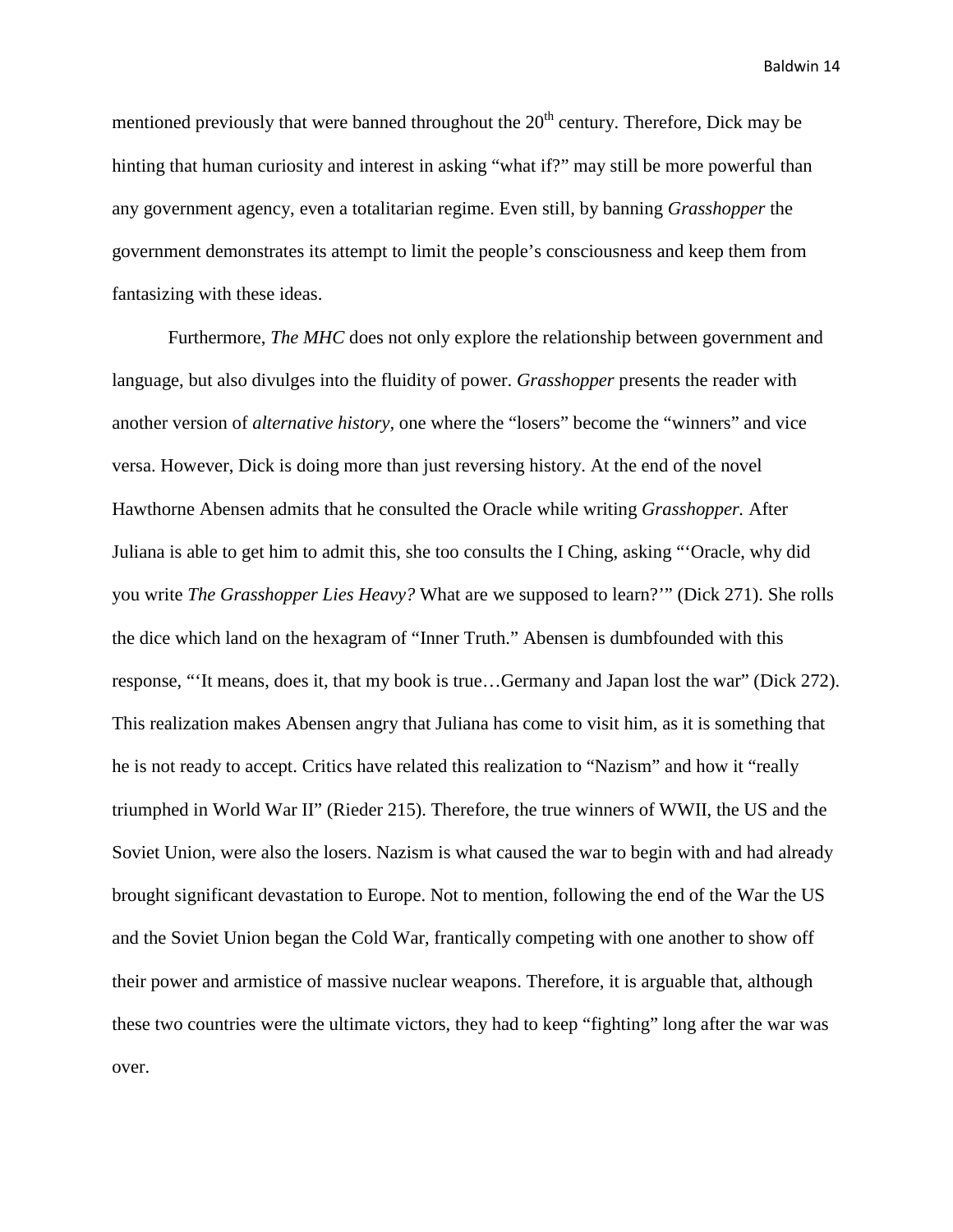*The Man in the High Castle* also dives deep into the question of right and wrong. It seems apparent in the novel, since it is mainly told through the perspectives of Americans Juliana, Frank Fink, and Robert Childan, that the "enemy" in the novel would be the German and the Japanese, represented by businessmen Mr. Tagomi and Mr. Baynes. However, *Grasshopper*, with its reversal of the victors, the whole concept of "right" and "wrong," "good" and "evil," is put into question. It "collapses into the comfortable hallucinations of *ressentiment:* that evil is an illusion and that we losers really have won" (Rieder 215). After all, whose to say that the US and Great Britain wouldn't be just as "evil" as the Japanese and German having won the war. The bombings of Hiroshima and Nagasaki certainly would be evidence to suggest so. Joe Cinnadella makes this argument when Juliana questions him about the book, stating "They talk about the things the Nazis did…The British have done worse…those mass fire-bombing raids that Churchill thought were going to save the war" (Dick 85). As we saw in *1984*, the idea in "absolute evil" as pushed by the Party, is flawed. Much like Oceania's enemy changes from Eastasia to Eurasia and back again, the characters in *High Castle* prove to be just as ambiguous. The reader's alliance may change while reading the book, just as the perspective of the characters' change.

Furthermore, the first time we see Dick blend the lines between "good" and "evil" is when it is revealed that Swedish businessman Mr. Baynes, who is actually Captain Rudolf Wegner with the German Reich, is also secretly a Jew. "I have never told anyone this. I am a Jew…physically I cannot be detected…We did not die. We still exist…We live on unseen" (Dick 43), Baynes says to the German artist Lotze after he makes an anti-Semitic comment in the beginning of the novel. In this moment, Bayne's whole character is perceived differently, but only to the reader and to Lotze. Mr. Tagomi still thinks of Baynes as a man whom he must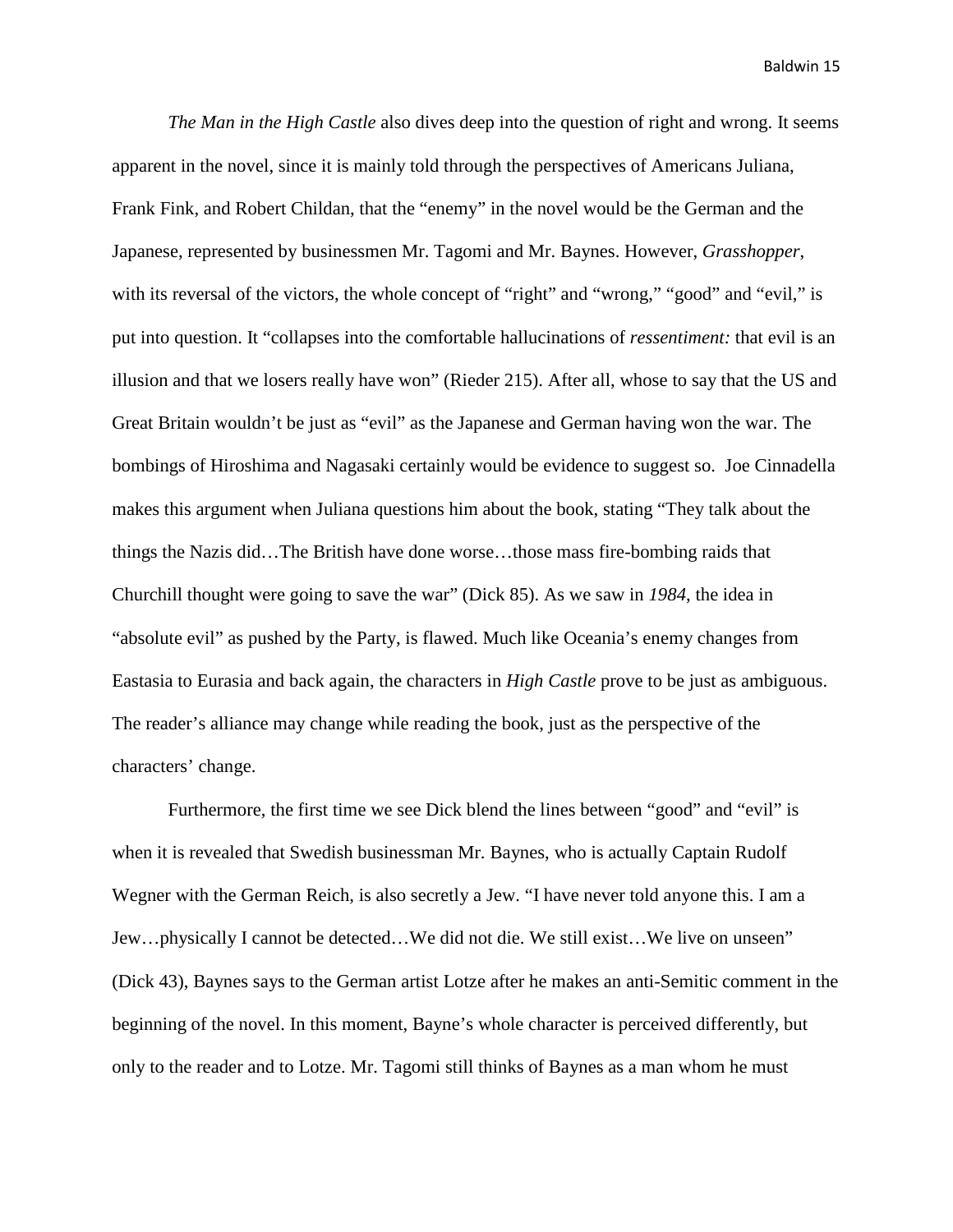impress, and Baynes does nothing to make him think otherwise. However, we also are faced with the reality that Baynes is not the only one. He admits that there are in fact several Jews working in German government and business. "I have very high connections" (53) he tells Lotze after he threatens to tell security of his "true" status, "Some of them are Aryan, some are other Jews in top positions in Berlin" (53). Therefore, we learn that the Greater Nazi Reich has Jewish members not only living, but thriving within it. It is like Baynes says "We did not die." However, are Baynes actions noble? He continues to feed into a system of injustice and goes on essentially living a lie. Therefore, we see both "good" and "bad" tendencies in Baynes character, and it is impossible to categorize him as one of the other.

Another character who blurs the lines between good and evil in *MHC* is the Japanese Trade Minister Mr. Tagomi. Mr. Tagomi is the main representation of the Japanese Empire in the novel, and he plays sort of a double role throughout the entirety of the story. To American Robert Childan he is an intimidating character, a Japanese official who essentially represents those who oppress the American culture. However, Mr. Tagomi plays a different role during his interactions with Mr. Baynes, where the latter clearly has the upper hand. Between these two characters we see how even in a world where the Japanese and German are the victors, there is still an imbalance of power between these two nations. More importantly, there is still tension between these two nations to maintain the power that they're acquired. This again is a direct representation of the tensions between the United States and the Soviet Union during the Cold War.

However, Mr. Tagomi's character becomes even more ambiguous towards the end of the novel. It begins with his killing of two German SD men. Here, we learn that Mr. Tagomi is not the hesitant Japanese official he comes across as for most of the book. Even more so, we really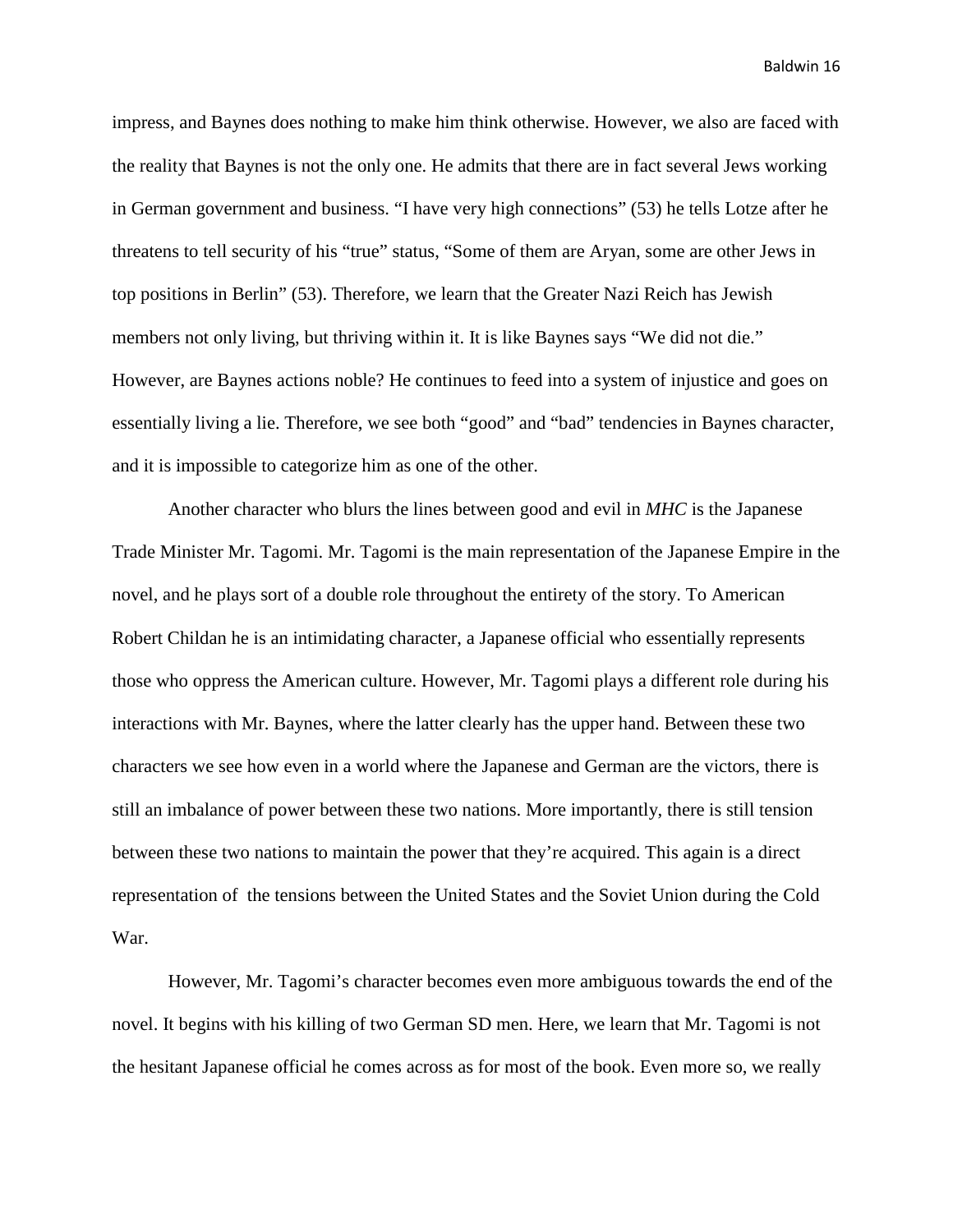get to divulge deeply into his fears in the aftermath of his confrontation with the SD men. Ironically, Mr. Tagomi finds himself alone in a place where his own people have taken over. "One must still try to find the Way" (Dick 235) he tells himself the next day when he skips going to work. Tagomi finds himself both on a literal and spiritual journey, where he questions the realities of his own world. "Our enemy, alongside whom we fought in the last war. What good did it do us? We should have fought them…"(235). Therefore, Mr. Tagomi begins to question everything he has been told and everything that he stands for. He feels outcasted from the very own institution in which he represents and now wonders as to whether or not it was all worth it. This makes him perhaps one of the most relatable characters in the novel because he does not simply face opposition on the outside, but also the personal struggle within himself. It is clear that his time is coming to an end, however he must come to terms with who he is and what he has done before he can "go on."

Tagomi finally does accept everything that has happened after he is "transported" to another world by means of a pendant that was given to him by Robert Childan. He finds himself in a San Francisco with no "pedecabs," overrun by whites and concrete highways. He thinks "After death we seem to glimpse others, but all appear hostile to us. One stands isolated." (246). Therefore, Tagomi's "journey" to an alternate universe represents the current situation he is in. He is "isolated" now that he has murdered the two SD members and strained relations between the Japanese and German even more. It is only after this experience, that he is able to go into work and face his fate. Ultimately, Mr. Tagomi walks on the line of "right" and "wrong," "good" and "evil" throughout the entirety of the novel. It is only at the end however, that he realizes that he has been doing so. This ambiguity, as well as that of Mr. Baynes, is part of what makes *MHC*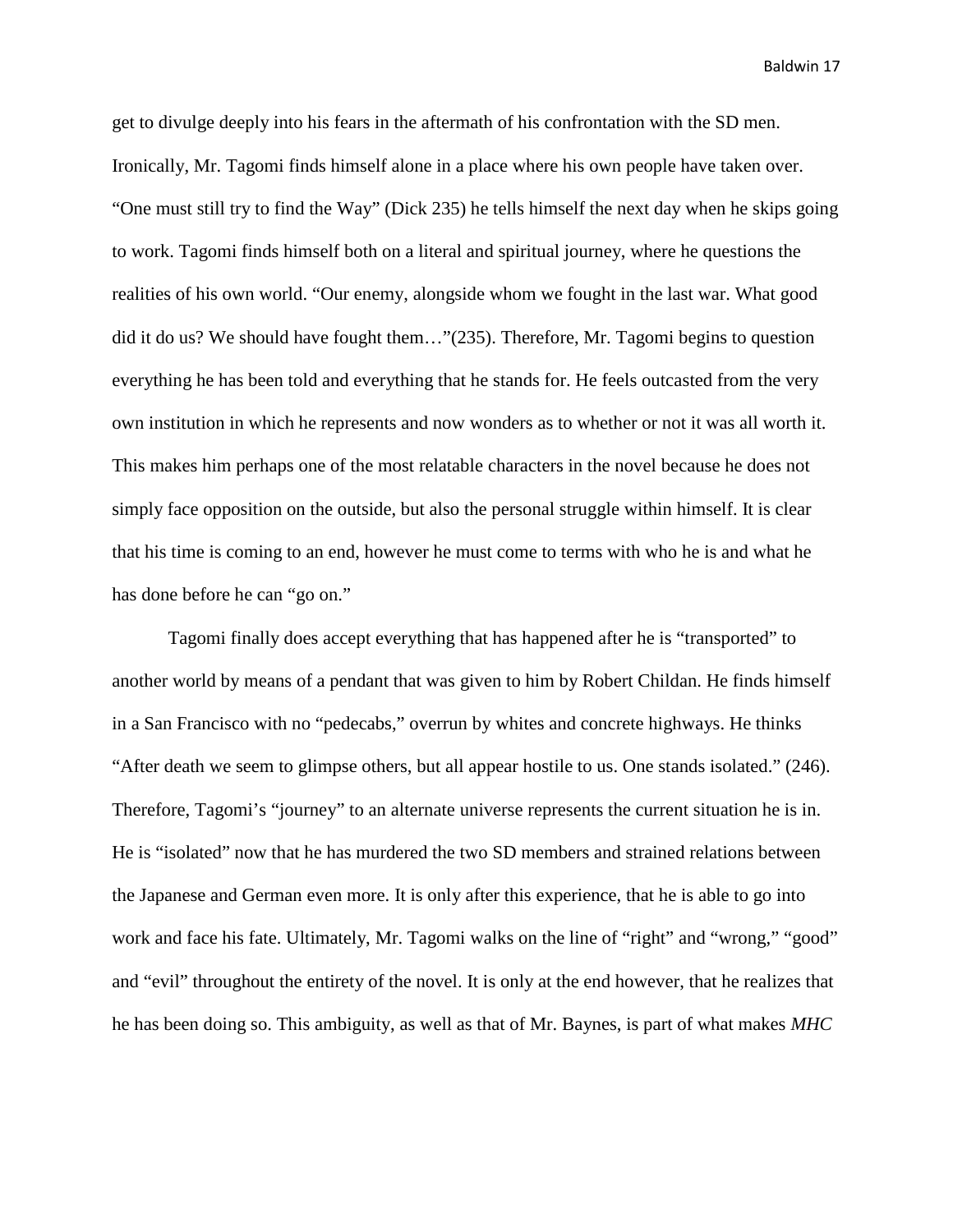so interesting to modern day readers. It does not clearly differentiate between good, bad, right, wrong, but rather plays with the idea that humanity in and of itself is both good and bad, etc.

This holds true still for our politics in the modern-day United States. It has been argued that, now more than ever in history, politicians have been making decisions based on partisan politics as opposed to doing what is best for a country as a whole (Greene). It is arguable that Democrats and Republicans in Washington are too busy fighting with one another to get anything accomplished. Studies have shown that the party in which an individual chooses to support is due to more than just political values, but also "social" values. The social aspect of political parties makes one feel a strong connection with their party, and therefore also stirs up feelings of resentment towards the opposing party. It is said that with political parties, as with almost everything else in life, we tend to "instinctively categorize the world into myriad dichotomous groupings consisting of *us* and *them*" (Greene 394). Therefore, it is only natural to assume one's own political party that they identify with as "right" and the opposing party as "wrong." In times of political unrest and controversy, it could even be easy to picture members of an opposing party as "evil" for not seeing that the ways of one's favorable party as clearly right. Overall, the concept of "right" and "wrong," "good" and "bad" is one that has been trifled over since human history began. It is natural for us to view our own group as being right and the "other" group and being wrong, but what novels such as *The Man in the High Castle* reminds us, is that the lines between these two opposing ideas are actually much more complex than they seem.

#### **Dystopian Literature for the Modern World**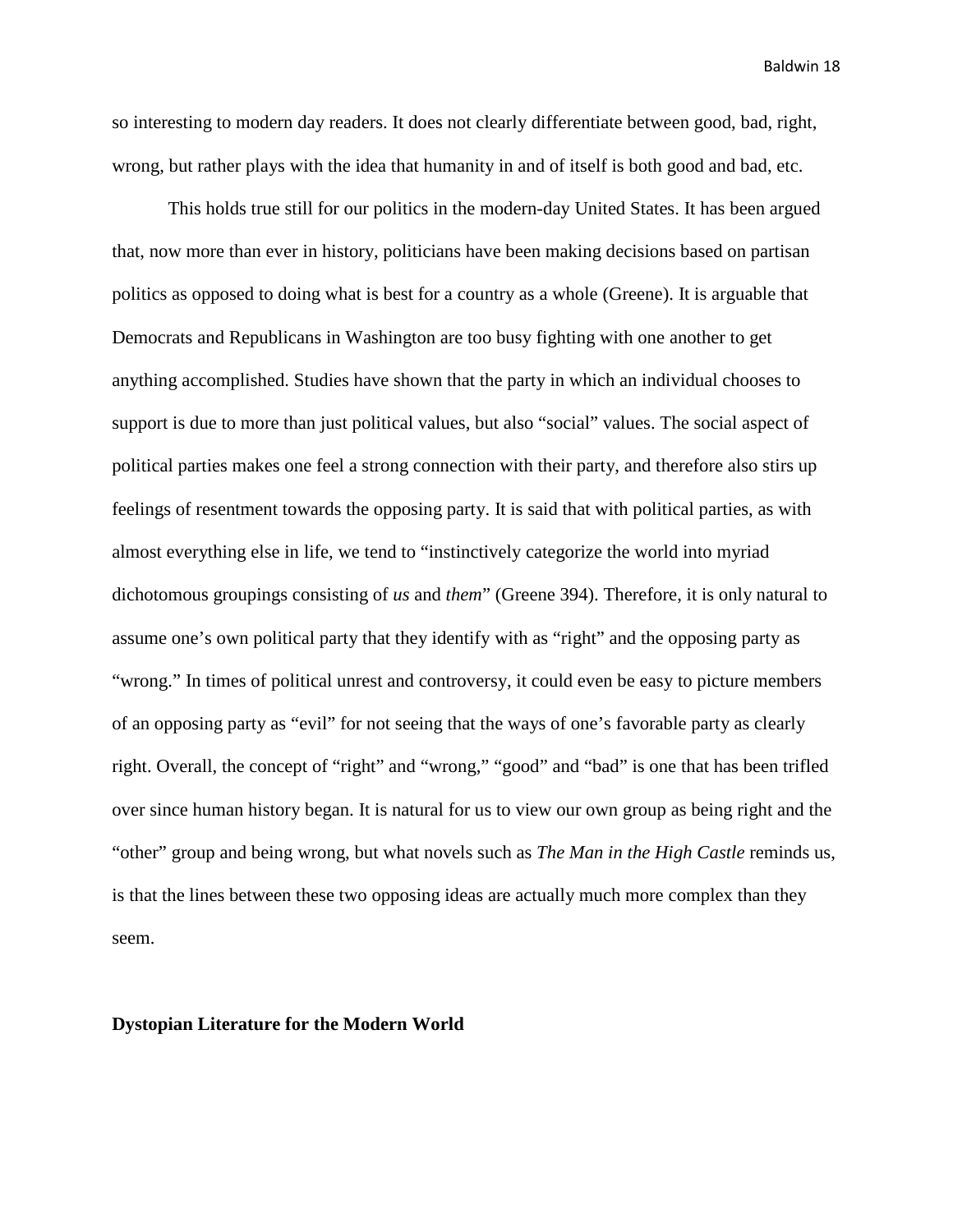Our political climate as altered countless times since the publications of *1984* and *The Man in the High Castle. 1984* and Orwell's other renowned work *Animal Farm* are taught throughout most high schools in the United States as well as are also analyzed and studied at the collegiate level. Dick's work, on the other hand, has entered the modern era in a different way, having now been adapted into an Amazon Prime series that currently has three seasons, and is being renewed for a fourth. It seems as if despite all the cultural and political change that has occurred in our country over the past 60-70 years, people are still interested in dystopian societies and what they represent. However, along with the continued regard for these books, a new kind of dystopian literature has found its way into bookstores and into the mind of several young adult readers.

Nowadays, there has been a growing concern that people of the "millennial generation" have little regard for politics and what was going on in the world. Studies have shown that millennials are less likely than previous generations to show up to the booth on voting day and to be able to name key members of the presidential cabinet and Congress (Ames). However, new research has begun to suggest that young people are in fact interested in social and political issues, just not in the typical way. Instead of keeping track of the nightly news, young people have become more interested in dystopian fiction. If you walk into a bookstore now, you're more than likely to find a "'Young Adult Dystopian' section" (Fisher 27), something you probably would not have come across 20 years ago. This new subgenre if you will, has become mainstreamed into our culture, with narratives like *The Hunger Games* and *Divergent* series having huge sales and being adapted into movies. *The Hunger Games* in particular was published in 2008, around the time when the financial recession of the late 2000s was hitting the country the hardest. It appears as if this novel and others like it resonated well with young readers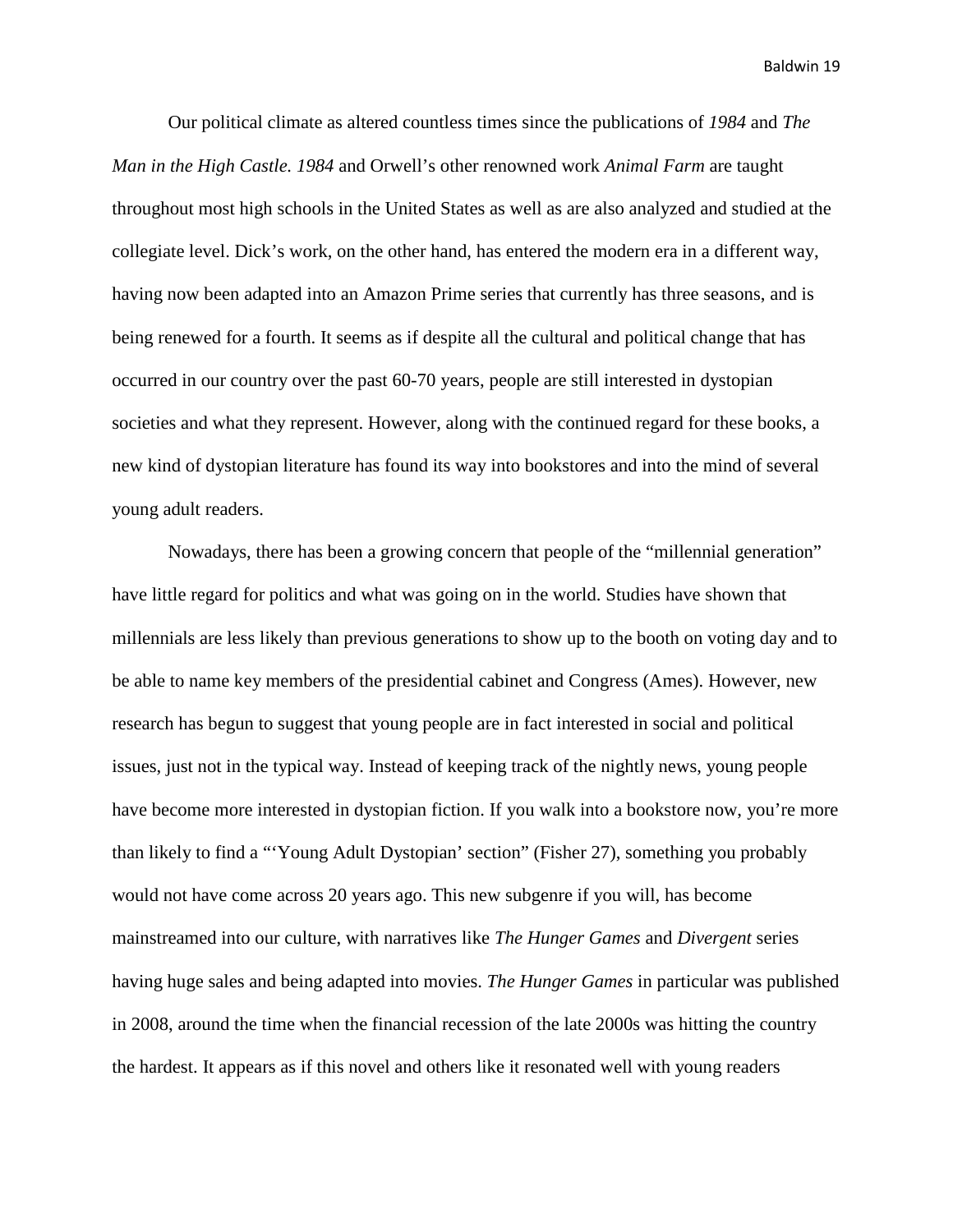because it "engaged feelings of betrayal and resentment rising in a generation asked to accept that its quality of like will be worse than that of its parents" (Fisher 27). It seems as if since current issues were impacting the lives of young people specifically, they developed their own literary response to it, and the results were massive.

The Young Adult Dystopian narrative uses metaphors to portray problems and concerns arising in everyday society. It seems that this form of literature began trickling into the literary cannon following the attacks on the World Trade Center and Pentagon on September 11, 2001 (Ames). It appears as if these tragic attacks have once again brought this literary genre alive, much like after WWII and the Cold War. However, this new brand of dystopian novels may not be solely influenced by atrocities such as 9/11 but also the aftermath of them. We now live in a society where it is considered normal to be on video multiple times a day, and we essentially have very little understanding of how much information our government can collect from us.

It is no question that societal norms altered after the 9/11 attacks. People can now expect to have their belongings searched at the airport, as well as have to go through metal detectors at border security. We live in a world with ever increasing protections, however when these safety precautions begin to infringe on personal privacy, much like Orwell's "Big Brother," our society begins increasingly to reflect the conditions in these novels. The new brand of YA Dystopian novels helps adolescents deal with these situations and pressures in a harm-free way. It seems that the rise in popularity for YA dystopian fiction comes from "seeking a safe space to wrestle with and perhaps displace, the fears they play upon" (Ames 7). However, it is also important to note that this new brand of dystopian literature not only presents readers with metaphorical political scenarios, but also "resolves" them "amidst the comfortable narrative threads of young adult narratives: coming of age rituals, identity struggles, romantic love triangles…" (Ames 7).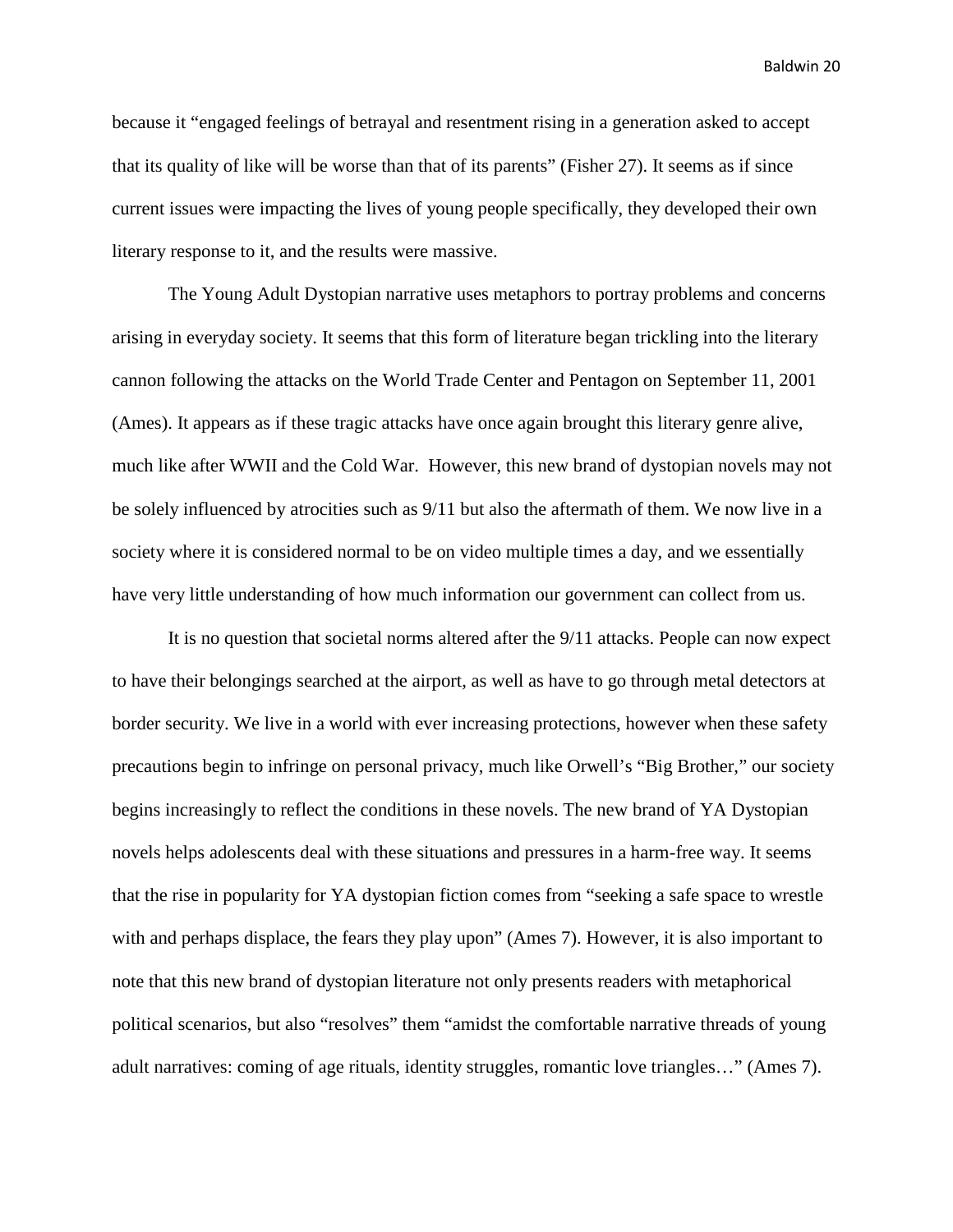Therefore, these YA dystopian novels portray corrupt governments that are ultimately taken on by a teenager or young adult looking to "find themselves." The protagonist almost always overcomes a personal struggle while also being able to fight off the corrupt government being represented. These books are certainly entertaining and help build self-esteem in young adults but do not necessarily portray the realities of over-intrusive governments and technologies.

While new dystopian novels such as Suzanne Collin's *The Hunger Games* and Scott Westerfeld's *"Uglies"* series have been gaining the spotlight in popular culture, sales for the "classics," have also spiked in recent years. The *New York Times* article "George Orwell's '1984' is suddenly a best seller" claims that in 2017, George Orwell's famous *1984* saw an incredible "surge" in sales, "rising to the top of the Amazon best seller list in the United States and leading its publisher to have tens of thousands of new copies printed" (de Freytas-Tamura). Therefore, it appears that over the past couple years people have become increasingly interested in early works of Dystopian literature. The article further states that this isn't just a phenomenon for the U.S., but that sales outside of the United States have also gone up. Furthermore, Phillip K. Dick's alternative history book *The Man in the High Castle* has also had an increase in sales, and is now adapted into an Amazon television series. Ultimately, people are definitely becoming curious about dystopian literature, and this phenomenon makes us wonder whether our post 9/11 society has helped resurface anxieties about the future world we live in.

There is however, critique of these new Young Adult Dystopian narratives, and whether or not they live up to the dystopian novels of the past. These narratives typically tend to feature incredibly talented teenagers who are somehow able to overturn the ranks of the totalitarian regime of which they are living under as well as the people who are there to control them. In *The Hunger Games*, for example, Katniss and Peeta are able to change a longstanding tradition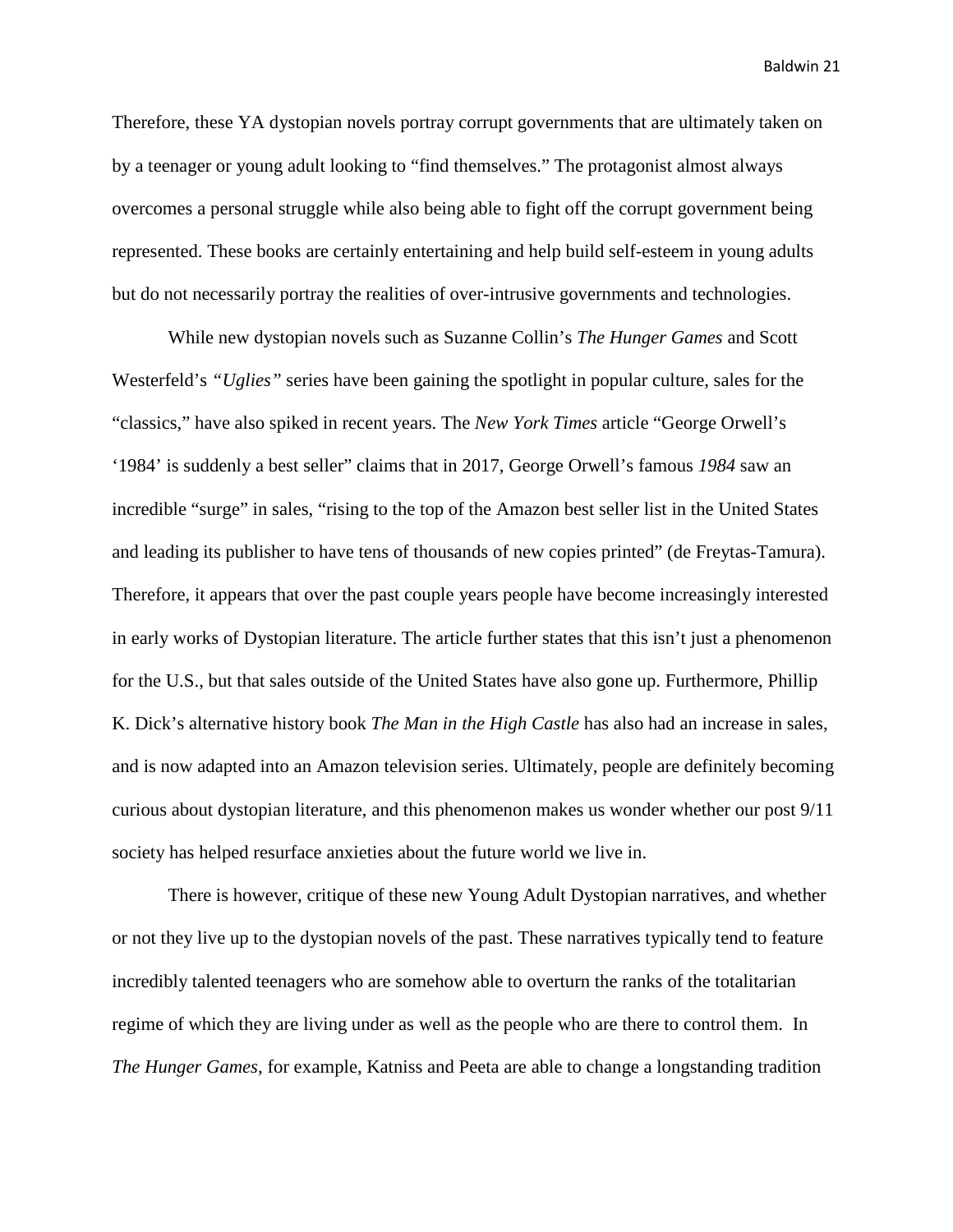of having only one ultimate victor for the titular "hunger games," when they develop a relationship for the spectators watching them. In the novel, the "Gamemakers pick up on the romance by announcing that there will be a change in the rules" this year, there can be two winners" (Fisher 28). Therefore, Katniss and Peeta, despite their apparent helpless position being the two tributes from the poorest district in Panem. District 12, are still able to change the Gamemakers minds on how many people should be allowed to win the games. When the Capitol threatens to go back on its promise, the pair decides to "eat a handful of deadly berries," very Romeo and Juliet like, until "a further announcement is made…there can be two winners" (Fisher 28). Katniss and Peeta ultimately walk away from the games the victors, having outsmarted not only the other adolescents forced into this competition, but those who created the Games as well.

Protagonists like these are found in many modern dystopian fiction novels, and are very different from characters such as Winston or Juliana, who are the main focus of older dystopian works. In Scott Westerfeld's *Uglies,* the world in which Tally Youngblood lives in is also riddled with microphones and cameras that detect where its citizens are at all times. However, all too often Tally is able to deceive these devices with common internet hacks that generations of rebellious teenagers before her have passed down (Westerfeld). In the third book of the series, *Specials,* Tally's quick thinking is so feared and admired by the government who has been working to stop her, that they recruit her to become one of their own. She becomes what's known as a "special" and essentially becomes a part of the police force that is meant to keep the people of Tally's world in line, until the end of the novel when she remembers her childhood dream of being free and she is able to use her new status to manipulate the system and escape.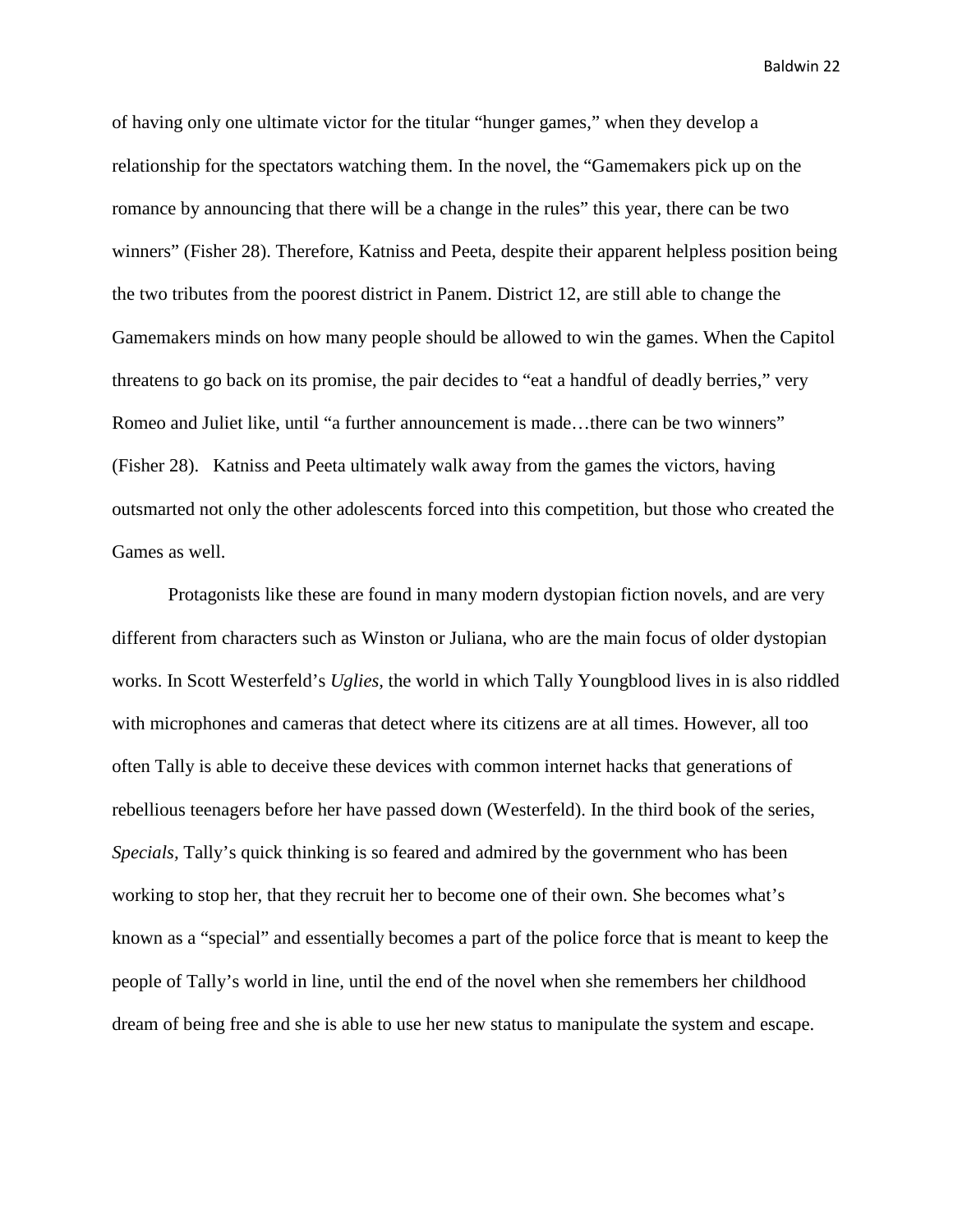Tally Young Blood, like Katniss, is very intelligent and is able to rise quickly through the ranks of the very same totalitarian force that made the world the way it is.

It is quite clear how this kind of exceptional and confident protagonist differs greatly from the ones we see in *1984* and *The Man in the High Castle.* Winston, for example, does not have the same mental capability or power even as say Tally Youngblood to deceive his telescreen so that it won't watch him 24/7. The Party of Oceania is much more difficult, if not impossible, to allude, and anyone who is caught breaking the rules is punished severely. Although Winston believes he is out-smarting the Party by meeting Julia in secret, it is later revealed that the Party knew the whole time of their affair and was simply waiting for the right moment to arrest them (Orwell). Therefore, the government in Oceania cannot be alluded by simple tricks and does not respond lightly to those who break the rules. This makes Oceania a lot more comparable to our own society since the government cannot be fooled by simple internet tricks. The same holds true for the Pacific United States and the Greater Nazi Reich in Dick's novel. Juliana is able to avoid government control by living in the Neutral Zone, but she is limited to its confines, plus she puts herself in danger by venturing out of it to look for "the man in the high castle."

Overall, dystopian literature, despite having changed dramatically over the centuries and even over the last couple of decades, continues to be a genre that the public is fascinated by. It is clear that these novels, beginning with the utopias and merging into dystopias, serve as "reflections of the issues that were important to the period in which their authors lived" (Sargent 21). Clearly, Thomas More's *Utopia* reflected the desires of those in his time, where technology was scarce, if even existent, and daily struggles made life hard. We see this change during the middle of the  $20<sup>th</sup>$  century with the break out of World Wars I and II, and the emergence of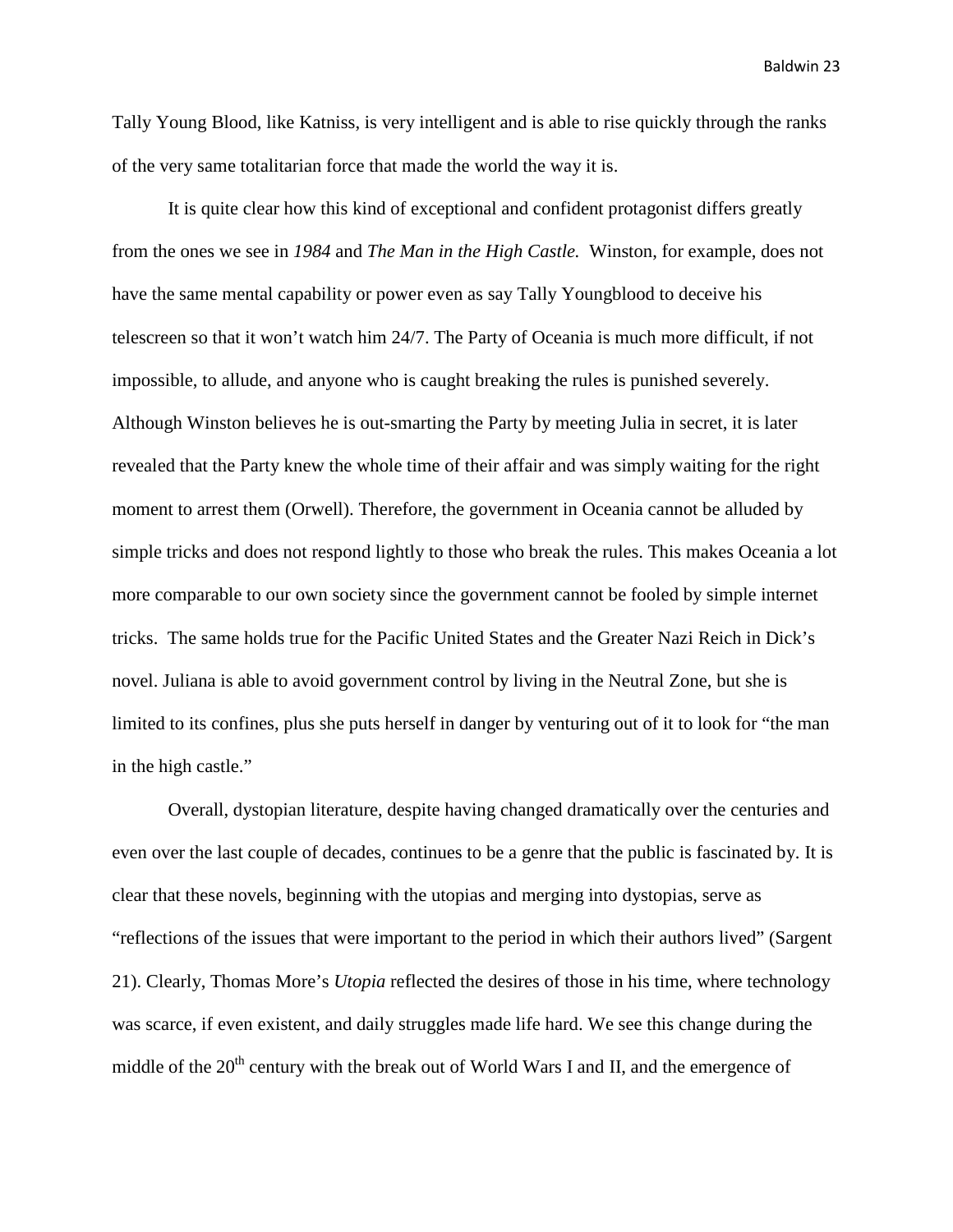Communism and Nazism. During this time, it becomes apparent that the type of "utopia" in which More depicted is not realistic or obtainable in the real world and the literature at the time furthered this argument.

Orwell's *1984* and Dick's *The Man in the High Castle* portray these new found attitudes of skepticism of one's government and fear of the machine in several ways. Winston's Oceania is run by a totalitarian regime simply referred to as The Party, which continuously surveillances all of its citizens activities and arrests people under and small suggestion that they may not fully be committed to the Party. In the Pacific states, Americans such as Robert Childan and Jew Frank Fink need to keep low profiles in order to avoid the wrath of the Japanese Imperial government. The novels also warn about the power of literature and how a government who controls this discipline will have a greater control over not just its citizens, but their thoughts as well. This is depicted through the use of *Newspeak* and by the banning of what is considered "treasonous" literature, a novel by the name of *The Grasshopper Lies Heavy.* Ultimately, these elements critique the idea of "utopian" societies and ideas, by bringing for the realities of what would occur under such as regime.

Dystopias, to no surprise, have always been influenced by the political manifestations of the time in which they are written in. Certainly, a lot has happened in our nation and around the world over the past couple decades that would ignite a resurfacing interest in this literary genre. Catastrophes such as the 9/11 attacks and their aftermath and brought us into a world that is starting to look increasingly like the dystopias depicted in these novels. More recent events, such as Edward Snowden's admission that the government uses technology to spy on its citizens as well as the current administrations use of medias like Twitter to communicate its messages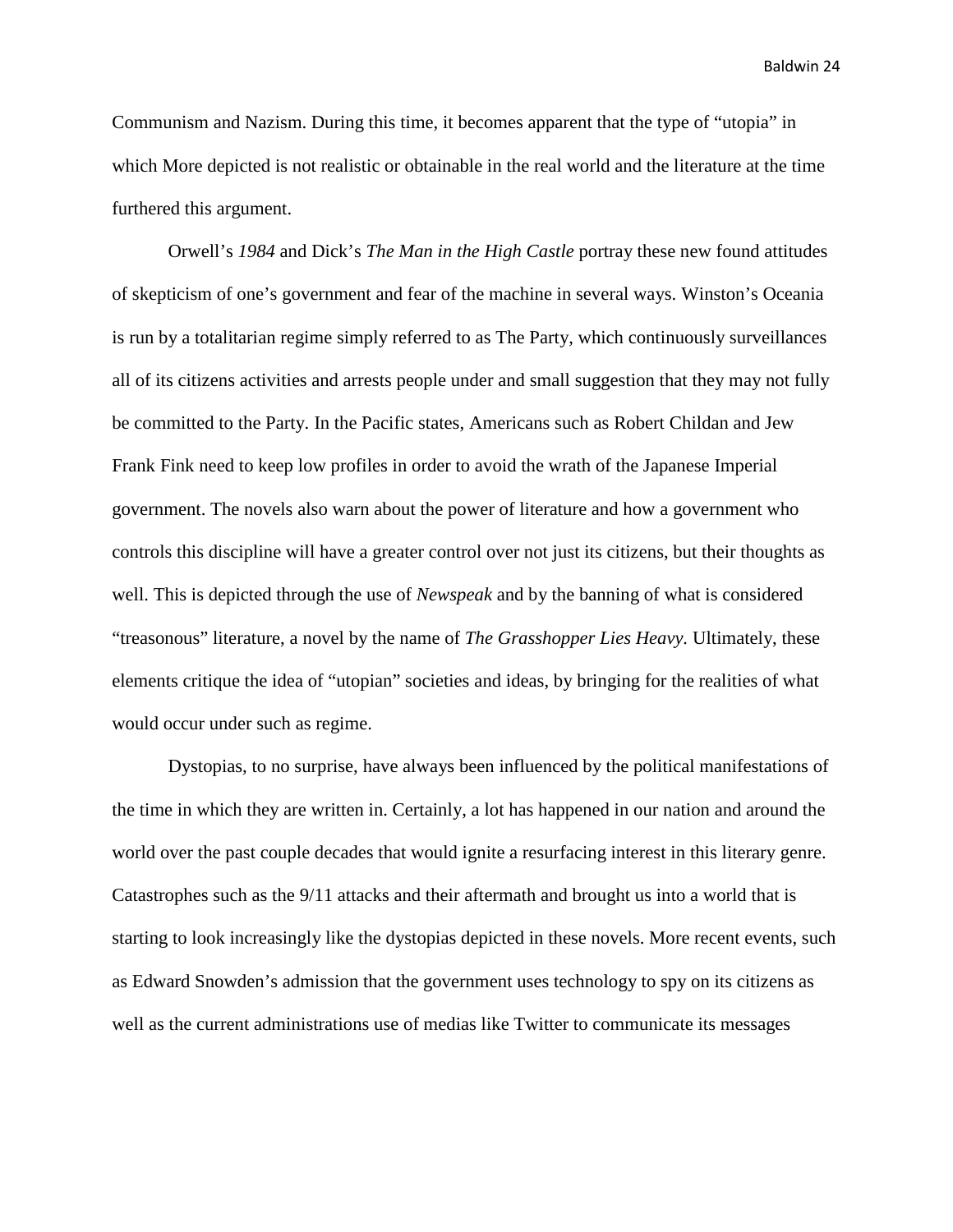through short, quick means even further questions the legitimacy of our own society and just how dystopian we are.

Alongside sparked interest in novels like *1984* and *The Man in the High Castle,* so has a new, modern genre of dystopian fiction emerged, the Young Adult dystopian novel. These novels, like Collin's *The Hunger Games* portray young protagonists who, unlike the earlier works, are able to use both moral and mental superiority to outsmart the political regimes that look to suppress them. This new form of dystopian literature arises from a whole generation of millennials growing up in a post 9/11 era, in which they've have to come to the realization that they're lives may not be as fulfilling, or free in any case, as that of their parents. Some critics argue that due to the subtle and overall positive nature of these novels, that they might not have as long as a self-life as Orwell, but none-the-less these new works of young adult dystopian fiction have still managed to engulf a whole generation of young readers. Overall, dystopian literature has truly changed and altered over the years in many ways but one thing still remains consistent. Readers are still interested in dystopian fiction because it critiques society in a way that other genres of literature simply do not. No matter what form, dystopias use the scariest most unthinkable aspects of our own political climate and present them for us in a way that cannot be overlooked or ignored. All in all, pollical structures may change and genres may alter, but the idea of dystopian and all that it represents for a society will remain consistent in the literary world.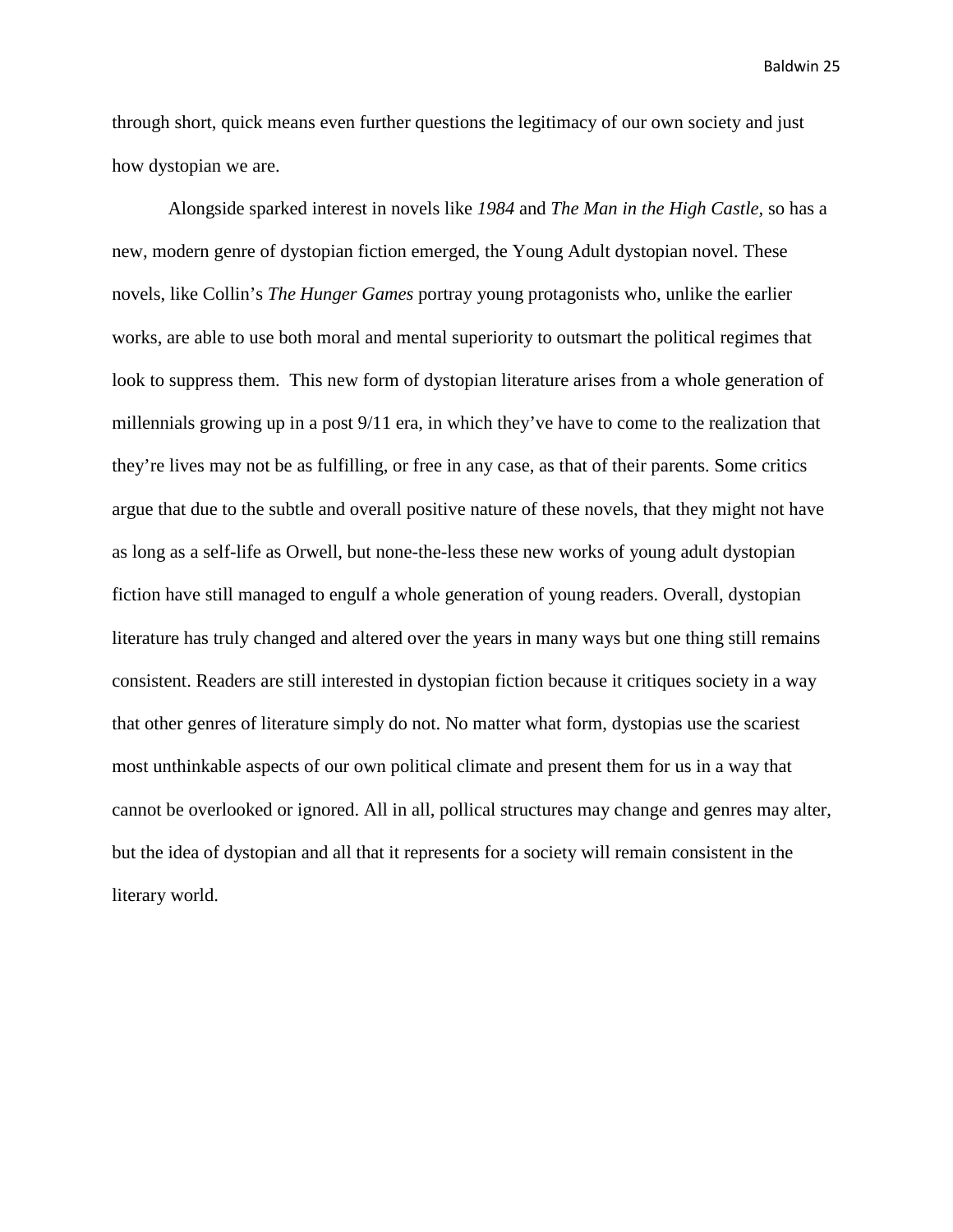#### Works Cited

Alter, Alexandra. "Boom Times for the New Dystopians." *New York Times* , 30 Mar. 2017.

- Ames, Melissa. "Engaging 'Apolitical' Adolescents: Analyzing the Popularity and Educational Potential of Dystopian Literature Post-9/11." *The High School Journal*, vol. 97, no. 1, 2013, pp. 3–20. *JSTOR*, JSTOR, [www.jstor.org/stable/43281204.](http://www.jstor.org/stable/43281204)
- Collins, Suzanne. *The Hunger Games*. Braillebooks.com, 2008.
- De Freytas-Tamura, Kimiko. "George Orwell's '1984' Is Suddenly a Best Seller." *New York Times* , 25 Jan. 2017.
- Dick, Philip K. *The Man in the High Castle*. First Mariner Books , 1962.
- Fisher, Mark. "Precarious Dystopias: *The Hunger Games, in Time*, and *Never Let Me Go*." *Film Quarterly*, vol. 65, no. 4, 2012, pp. 27–33. *JSTOR*, www.jstor.org/stable/10.1525/fq.2012.65.4.27.
- Fromm, Erich, and George Orwell. "Afterward." *1984*, The New American Library of World Literature, Inc., 1961, pp. 257–267.
- Giroux, Henry A. "Trump's America: Rethinking 1984 and Brave New World." *Monthly Review: An Independent Socialist Magazine*, vol. 69, no. 1, May 2017, pp. 20–40. *EBSCOhost*, doi:10.14452/MR-069-01-2017-05pass:[\_]2.
- Gray, John. "Lost in the Multiverse." New Statesman, vol. 145, 18 Mar. 2016, pp. 60-63. EBSCOhost, search.ebscohost.com/login.aspx?direct=true&db=aph&AN=113824782&si te=ehost-live.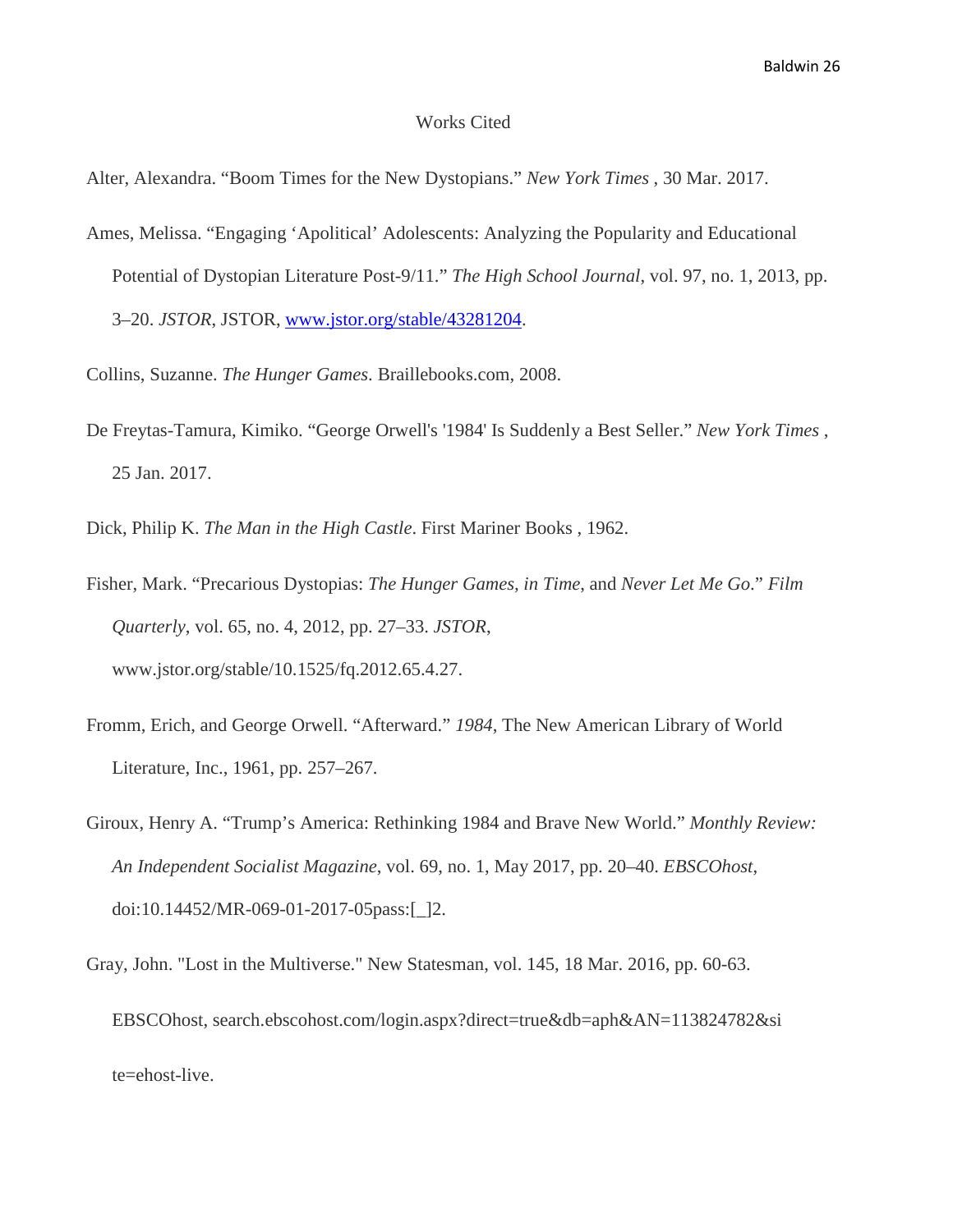- Greene, Steven. "Understanding Party Identification: A Social Identity Approach." *Political Psychology*, vol. 20, no. 2, 1999, pp. 393–403. *JSTOR*, www.jstor.org/stable/3792082.
- Jackson, Tony E. "Oceania's Totalitarian Technology: Writing in Nineteen Eighty-Four." *Criticism*, vol. 59, no. 3, Summer 2017, pp. 375–393. *EBSCOhost*, doi:10.13110/criticism.59.3.0375.
- McAllister Smith, Eric. "History that Never was." *Naval History* Jan 1999: 22. *ProQuest.* Web. 14 Oct. 2018 .
- Neufeld, Michael J. "Wernher Von Braun, the SS, and Concentration Camp Labor: Questions of Moral, Political, and Criminal Responsibility." *German Studies Review*, vol. 25, no. 1, 2002, pp. 57–78. *JSTOR*, JSTOR, www.jstor.org/stable/1433245.
- Orwell, George. *1984*. Harcourt Brace Jovanovich, Inc., 1949.
- Rieder, John. "The Metafictive World of 'The Man in the High Castle': Hermeneutics, Ethics, and Political Ideology (Le Monde 'Méta-Fictif' Du Roman 'Le Maître Du Haut Château': Herméneutique, Éthique Et Idéologie Politique)." *Science Fiction Studies*, vol. 15, no. 2, 1988, pp. 214–225. *JSTOR*, JSTOR, [www.jstor.org/stable/4239882.](http://www.jstor.org/stable/4239882)
- Roth, Kenneth, and Salil Shetty. "Pardon Edward Snowden." *New York Times* , 15 Sept. 2016, www.nytimes.com/2016/09/15/opinion/pardon-edward-snowden.html.

Sargent, Lyman Tower. *Utopianism: A Very Short Introduction*. Oxford University Press, 2010.

Suvin, Darko. "Victorian Science Fiction, 1871-85: The Rise of the Alternative History Sub-Genre (La Science-Fiction Victorienne, 1871-1885: L'émergence Du Sous-Genre De L'uchronie)." *Science Fiction Studies*, vol. 10, no. 2, 1983, pp. 148–169. *JSTOR*, www.jstor.org/stable/4239546.